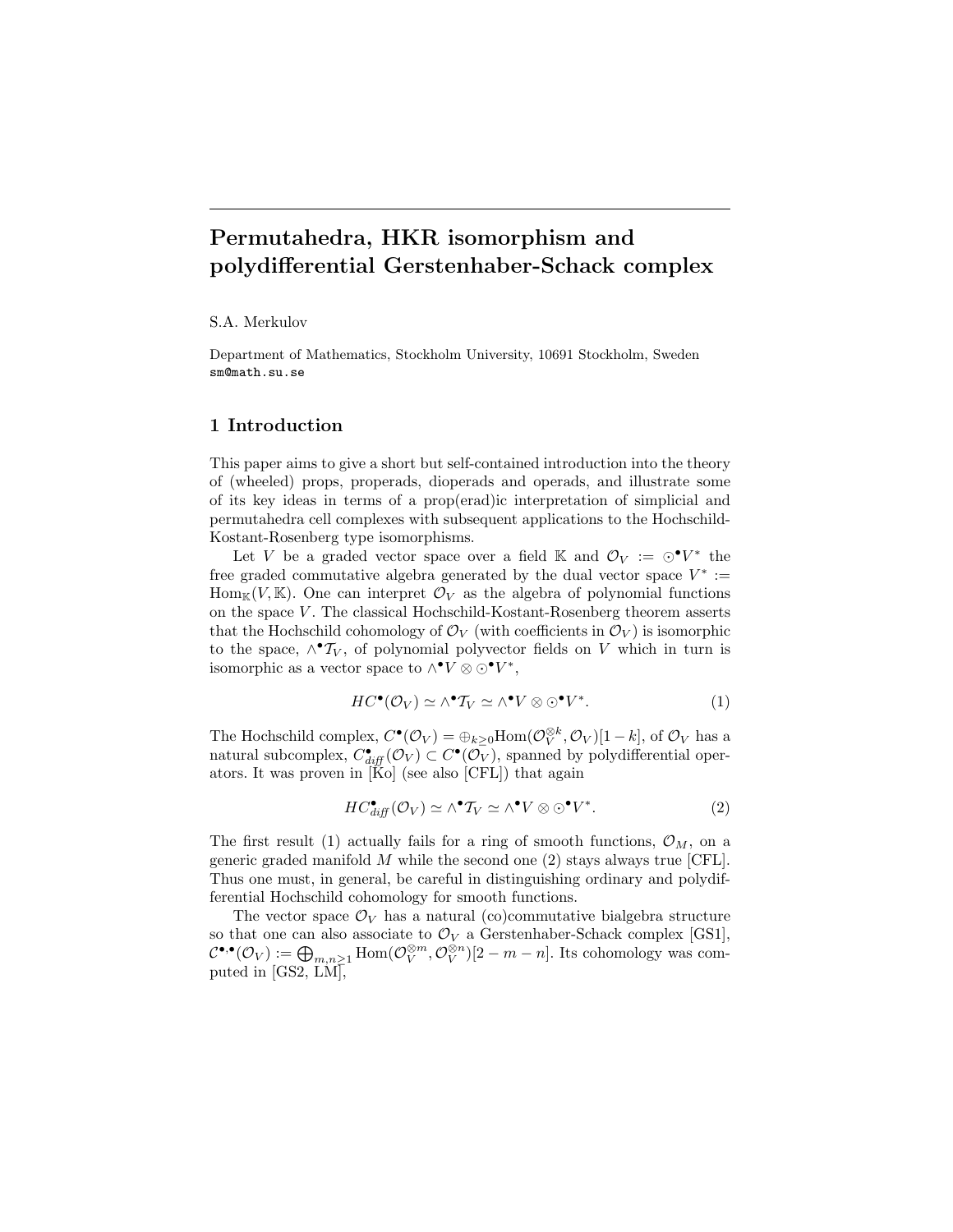$$
H\mathcal{C}^{\bullet,\bullet}(\mathcal{O}_V) \simeq \wedge^{\bullet \geq 1} V \otimes \wedge^{\bullet \geq 1} V^*.
$$
 (3)

In this paper we introduce (more precisely, deduce from the permutahedra cell complex) a relatively non-obvious *polydifferential* subcomplex,  $\mathcal{C}_{diff}^{\bullet,\bullet}(\mathcal{O}_V) \subset$  $C^{\bullet,\bullet}(\mathcal{O}_V)$ , such that  $\mathcal{C}^{\bullet,\bullet}_{diff}(\mathcal{O}_V) \cap C^{\bullet}(\mathcal{O}_V) = C^{\bullet}_{diff}(\mathcal{O}_V)$ , and prove that this inclusion is a quasi-isomorphism,

$$
HC_{diff}^{\bullet,\bullet}(\mathcal{O}_V) \simeq \wedge^{\bullet \geq 1} V \otimes \wedge^{\bullet \geq 1} V^*.
$$
 (4)

In fact, we show in this paper very simple pictorial proofs of all four results, (1)-(4), mentioned above: first we interpret Saneblidze-Umble's [SU] permutahedra cell complex as a differential graded (dg, for short) properad  $P$ , then we use tensor powers of  $P$  to create a couple of other dg props,  $D$  and  $Q$ , whose cohomology we know immediately by their very constructions, and then, studying representations of  $\mathcal D$  and  $\mathcal Q$  in an arbitrary vector space V we obtain (rather than define) the well-known polydifferential subcomplex of the Hochschild complex for  $\mathcal{O}_V$  and, respectively, a new polydifferential subcomplex of the Gerstenhaber-Schack complex whose cohomologies are given, in view of contractibility of the permutahedra, by formulae (2) and (4). Finally, using again the language of props we deduce from (2) and (4) formulae (1) and, respectively,  $(3)$ . As a corollary to  $(4)$  and  $(3)$  we show a slight sharpening of the famous Etingof-Kazhdan theorem: for any Lie bialgebra structure on a vector space V there exists its bialgebra quantization within the class of polydifferential operators from  $\mathcal{C}_{poly}^{\bullet,\bullet}(\mathcal{O}_V)$ .

The paper is organized as follows. In §2 we give a short but self-contained introduction into the theory of (wheeled) props, properads, dioperads and operads. In  $\S 3$  we prove formulae  $(1)-(4)$  using properadic interpretation of the permutahedra cell complex. In §4 we study a dg prop,  $\mathcal{D}efQ$ , whose representations in a dg space V are in one-to-one correspondence with unital  $A_{\infty}$ -structures on  $\mathcal{O}_V$ , and use it to give a new pictorial proof of another classical result that isomorphisms (1) and (2) extend to isomorphisms of Lie algebras, with  $\wedge^{\bullet} \mathcal{T}_M$  assumed to be equipped with Schouten brackets.

We work over a field K of characteristic zero. If  $V = \bigoplus_{i \in \mathbb{Z}} V^i$  is a graded vector space, then  $V[k]$  is a graded vector space with  $V[k]^i := V^{i+k}$ . We denote  $\otimes^{\bullet}V:=\bigoplus_{n\geq 0}\otimes^n V,\, \otimes^{\bullet\geq 1}V:=\bigoplus_{n\geq 1}\otimes^n V,$  and similarly for symmetric and skewsymmetric tensor powers,  $\odot$   $\check{V}$  and  $\wedge$  V. The symbol [n] stands for an ordered set  $\{1, 2, \ldots, n\}$ .

# 2 An introduction to the theory of (wheeled) props

2.1 An associative algebra as a morphism of graphs. Recall that an associative algebra structure on a vector space E is a linear map  $E \otimes E \to E$ satisfying the associativity condition,  $(a_1a_2)a_3 = a_1(a_2a_3)$ , for any  $a_1, a_2, a_2 \in$ E. Let us represent a typical element,  $a_1 \otimes a_2 \otimes \ldots \otimes a_n \in \otimes^n E$ , of the tensor algebra,  $\otimes^{\bullet} E$ , of E as a *decorated directed graph*,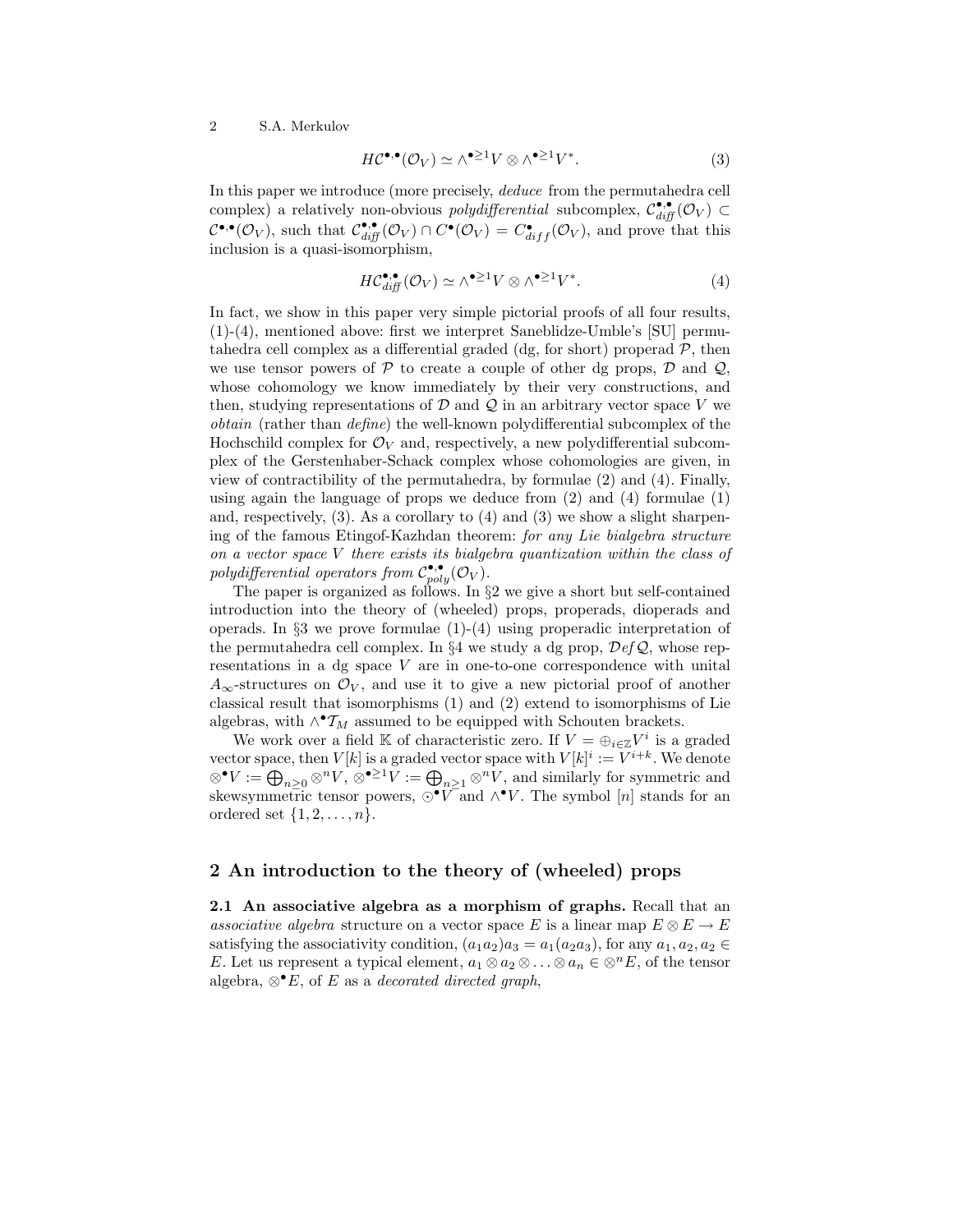$$
G\langle a_1,\ldots a_n\rangle := \begin{array}{c} \begin{array}{c} a_1 \\ a_2 \\ \vdots \\ a_n \end{array} \end{array}
$$

where the adjective *decorated* means that each vertex of the shown graph G is equipped with an element of  $E$  and the adjective *directed* means that the graph G is equipped with the flow running by default (unless otherwise is explicitly shown) from the bottom to the top. Let  $G\langle E\rangle$  be the vector space spanned by all such decorations,  $G\langle a_1, \ldots, a_n \rangle$ , of the shown chain-like graph G modulo the relations of the type,

$$
\begin{array}{c}\n a_1 \\
 \downarrow \lambda_1 a_2' + \lambda_2 a_2'' \\
 \vdots \\
 a_n\n \end{array}\n = \lambda_1 \begin{array}{c}\n a_1 \\
 a_2' \\
 \downarrow a_2' \\
 \vdots \\
 a_n\n \end{array}\n + \lambda_2 \begin{array}{c}\n a_1 \\
 a_2'' \\
 \downarrow a_2'' \\
 \vdots \\
 a_n\n \end{array}\n \forall \lambda_1, \lambda_2 \in \mathbb{K},
$$

which identify  $G\langle E\rangle$  with ⊗<sup>n</sup>E. Note that if G has only one internal vertex (we call such graphs (1,1)-corollas), then  $G\langle E \rangle = E$ . The multiplication operation in  $E$  gets encoded in this picture as a contraction of an internal edge, e.g.



which upon repetition gives a *contraction* map  $\mu_G : G\langle E \rangle \to E$ . Moreover, the associativity conditions for the multiplication assures us that the map  $\mu_G$ is canonical, i.e. it does not depend on a particular sequence of contractions of the graph  $G$  into a corolla and is uniquely determined by the graph  $G$  itself.

Actually there is no need to be specific about contracting precisely two vertices — any connected subset of vertices will do! Denoting the set of all possible directed connected chain-like graphs with one input leg and one output leg by  $\mathfrak{G}^1_1$ , one can equivalently define an associative algebra structure on a vector space E as a collection of linear maps,  $\{\mu_G : G \langle E \rangle \to E\}_{G \in \mathfrak{G}_1^1}$ , which satisfy the condition,

$$
\mu_G = \mu_{G/H} \circ \mu'_H,
$$

for any connected subgraph  $H \subset G$ . Here  $\mu'_H : G\langle E \rangle \to (G/H)\langle E \rangle$  is the map which equals  $\mu$ <sub>H</sub> on the decorated vertices lying in H and which is identity on all other vertices, while  $\mu_{G/H} : (G/H)\langle E \rangle \to E$  is the contraction map associated with the graph  $G/H$  obtained from G by contracting all vertices lying in the subgraph  $H$  into a single corolla.

2.2 Families of directed labelled graphs. Thus the notion of an associative algebra can be encoded into the family of graphs  $\mathfrak{G}^1_1$  with morphisms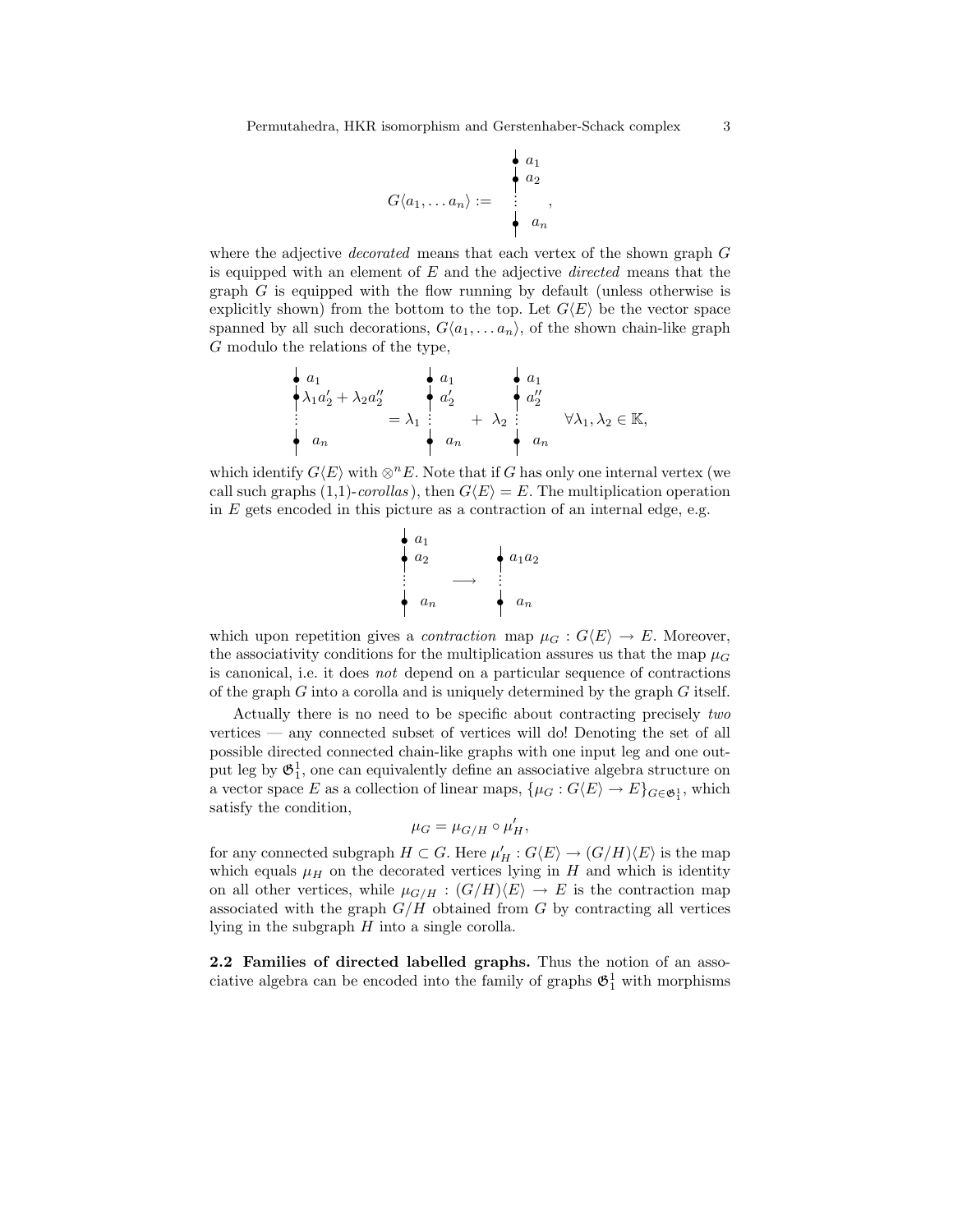of graphs given by contractions along (admissible) subgraphs. This interpretation of an associative algebra structure has a strong potential for generalization leading us directly to the notions of wheeled props, props, properads, dioperads and operads depending on the way we choose to enlarge the above rather small and primitive family of graphs  $\mathfrak{G}_1^1$ . There are several natural enlargements of  $\mathfrak{G}_1^1$ :

(i)  $\mathfrak{G}^{\circlearrowright}$  is, by definition, the family of *arbitrary* (not necessarily connected) directed graphs built step-by-step from the so called  $(m, n)$ -corollas,

$$
\underbrace{\overbrace{\cdots \cdots}_{n \text{ input legs}}}_{n \text{ input legs}}, \quad m, n \ge 0,
$$
\n
$$
(5)
$$

by taking their disjoint unions and/or gluing some output legs of one corolla with the same number of input legs of another corolla. This is the largest possible enlargement of  $\mathfrak{G}_1^1$  in the class of *directed* graphs. We have  $\mathfrak{G}^{\circlearrowright}$  =  $\coprod_{m,n\geq 0} \mathfrak{G}^{\circlearrowright}(m,n)$ , where  $\mathfrak{G}^{\circlearrowright}(m,n) \subset \mathfrak{G}^{\circlearrowright}$  is the subset of graphs having m output legs and  $n$  input legs, e.g.

$$
\left\{\leftarrow \in \mathfrak{G}^{\circlearrowright}(2,1), \quad \left\{\leftarrow \right\} \in \mathfrak{G}^{\circlearrowright}(1,1), \quad \left\{\leftarrow \leftarrow \right\} \in \mathfrak{G}^{\circlearrowright}(3,2). \quad (6)
$$

(ii)  $\mathfrak{G}_c^{\circlearrowright} = \coprod_{m,n\geq 0} \mathfrak{G}_c^{\circlearrowright}(m,n)$  is a subset of  $\mathfrak{G}^{\circlearrowright}$  consisting of *connected* graphs. For example, the first two graphs in (6) belong to  $\mathfrak{G}_c^{\circlearrowright}$  while the third one (which is the disjoint union of the first two graphs) does not.

(iii)  $\mathfrak{G}^{\uparrow} = \coprod_{m,n\geq 0} \mathfrak{G}^{\uparrow}(m,n)$  is a subset of  $\mathfrak{G}^{\circ}$  consisting of directed graphs with no *closed* directed paths of internal edges which begin and end at the same vertex, e.g. the first graph in (6) belongs to  $\mathfrak{G}^{\uparrow}$ , while the other two do not.

(iv)  $\mathfrak{G}_c^{\uparrow} := \mathfrak{G}^{\uparrow} \cap \mathfrak{G}_c^{\circlearrowright}.$ 

 $(v)$   $\mathfrak{G}_c^{\dagger}$  $\int_{c,0}^{1}$  is a subset of  $\mathfrak{G}_{c}^{\uparrow}$  consisting of *trees* (that is, graphs having zero genus when viewed as 1-dimensional  $CW$  complexes).

(vi)  $\mathfrak{G}^1$  is a subset of  $\mathfrak{G}^{\uparrow}_{c,0}$  built from corollas (5) of type  $(1, n)$  only,  $n \geq 1$ . We have  $\mathfrak{G}^1 = \coprod_{n \geq 1} \mathfrak{G}^1(1,n)$  and we further abbreviate  $\mathfrak{G}^1(n) := \mathfrak{G}^1(1,n)$ ; thus  $\mathfrak{G}^1(n)$  is the subset of  $\mathfrak{G}^1$  consisting of graphs with precisely *n* input legs. All graphs in  $\mathfrak{G}^1$  have precisely one output leg.

Let  $\mathfrak{G}^{\checkmark}$  be any of the above mentioned families of graphs. We assume from now on that input and out output legs (if any) of graphs from  $\mathfrak{G}(\mathfrak{m}, n) \subset \mathfrak{G}(\mathfrak{m})$ are bijectively labelled by elements of the sets  $[n]$  and  $[m]$  respectively. Hence the group  $\mathbb{S}_m \times \mathbb{S}_n$  naturally acts on the set  $\mathfrak{G}(\mathfrak{m}, n)$  by permuting the  $\text{labels}^1$ .

<sup>&</sup>lt;sup>1</sup> in the case of  $\mathfrak{G}^1$  the action of the factor  $\mathbb{S}_m$  is, of course, trivial.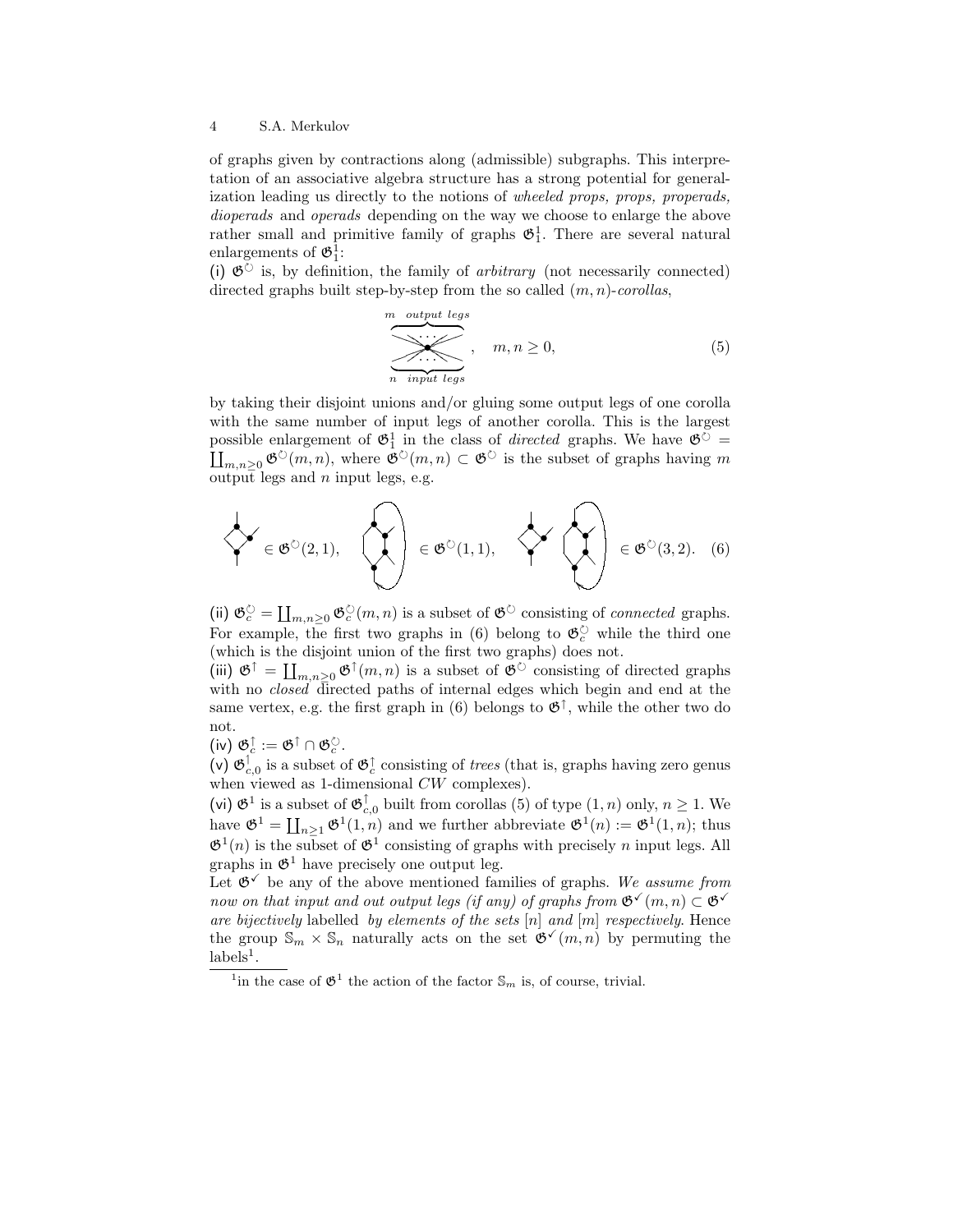2.3 Decorations of directed labelled graphs. Next we have to think on what to use for *decorations* of the vertices of a graph  $G \in \mathfrak{G}^{\checkmark}(m, n)$ . The presence of the family of the permutation groups  $\{\mathbb{S}_m \times \mathbb{S}_n\}_{m,n\geq 0}$  suggests the following notion: an  $\mathbb{S}\text{-}\text{bimodule}, E$ , is, by definition, a collection of graded vector spaces,  $\{E(m, n)\}_{m,n>0}$ , equipped with a left action of the group  $\mathbb{S}_m$ and with a right action of  $\mathbb{S}_n$  which commute with each other. For example, for any graded vector space V the collection,  $\mathcal{E}nd\langle V\rangle = {\mathcal{E}nd\langle V\rangle(m, n)} :=$  $Hom(V^{\otimes n}, V^{\otimes m})\}_{m,n\geq 0}$ , is naturally an S-bimodule.

Let E be an S-bimodule and  $G \in \mathfrak{G}^{\circlearrowright}(m, n)$  an arbitrary graph. The graph G is built by definition from a number of various  $(p, q)$ -corollas constituting a set which we denote by  $\mathsf{V}(G)$  and call the set of vertices of G; the set of output (resp. input) legs of a vertex  $v \in V(G)$  is denoted by Out<sub>n</sub> (resp. by  $\textsf{In}_v$ ). Let  $\langle p \rangle \to \textsf{Out}_v$  be the p!-dimensional vector space generated over K by the set of all bijections from  $[p]$  to  $Out_v$ , i.e. by the set of all possible labeling of Out<sub>v</sub> by integers; it is naturally a right  $\mathbb{S}_p$ -module; we define analogously a left  $\mathbb{S}_q$ -module  $\langle \mathsf{In}_v \to [n] \rangle$  and then define a vector space,

$$
E(\mathsf{Out}_v,\mathsf{In}_v) := \langle [p] \to \mathsf{Out}_v \rangle \otimes_{\mathbb{S}_p} E(p,q) \otimes_{\mathbb{S}_q} \langle \mathsf{In}_v \to [q] \rangle.
$$

An element of  $E(\text{Out}_v, \text{In}_v)$  is called a *decoration of the vertex*  $v \in V(G)$ . To define next a space of decorations of a graph G we should think of taking the tensor product of the constructed vector spaces  $E(\text{Out}_v, \text{In}_v)$  over all vertices  $v \in V(G)$  but face a problem that the set  $V(G)$  is unordered so that the ordinary definition of the tensor product of vector spaces does not immediately apply. The solution is to consider first all possible linear orderings,  $\gamma : [k] \rightarrow$  $V(G), k := |V(G)|$ , of the set  $V(G)$  and then take coinvariants,

$$
\otimes_{v\in \mathsf{V}(G)} E(\mathsf{Out}_v,\mathsf{In}_v) := \left(\oplus_{\gamma} E(\mathsf{Out}_{\gamma(1)},\mathsf{In}_{\gamma(1)})\otimes \ldots \otimes E(\mathsf{Out}_{\gamma(k)},\mathsf{In}_{\gamma(k)})\right)_{\mathbb{S}_k},
$$

with respect to the natural action of the group  $\mathbb{S}_k$  permuting the orderings. Now we are ready to define the vector space of decorations of the graph G as a quotient of the unordered tensor product,

$$
G\langle E\rangle:=(\otimes_{v\in\mathsf{V}(G)}E(\mathsf{Out}_v,\mathsf{In}_v))_{Aut G}
$$

with respect to the automorphism group of the graph  $G$  which is, by definition, the subgroup of the symmetry group of the 1-dimensional CW-complex underlying the graph G which fixes the legs. An element of  $G\langle E \rangle$  is called a graph  $G$  with internal vertices decorated by elements of  $E$ , Thus a decorated graph is essentially a pair,  $(G, [a_1 \otimes \ldots \otimes a_k])$ , consisting of a graph G with  $k = |V(G)|$  and an equivalence class of tensor products of elements  $a_{\bullet} \in E$ . Note that if  $E = \{E(m, n)\}\$ is a dg S-bimodule (i.e. each  $E(m, n)$  is a complex equipped with an  $\mathbb{S}_m \times \mathbb{S}_n$ -equivariant differential  $\delta$ ) then  $G\langle E \rangle$  is naturally a dg vector space with the differential

$$
\delta_G\left(G, \big[a_1 \otimes \ldots \otimes a_{k}\big]\right) := \left(G, \big[\sum_{i=1}^{k=|\mathsf{V}(G)|} (-1)^{a_1+\ldots+a_{i-1}} a_1 \otimes \ldots \otimes a_i \otimes \ldots \otimes a_k\big]\right).
$$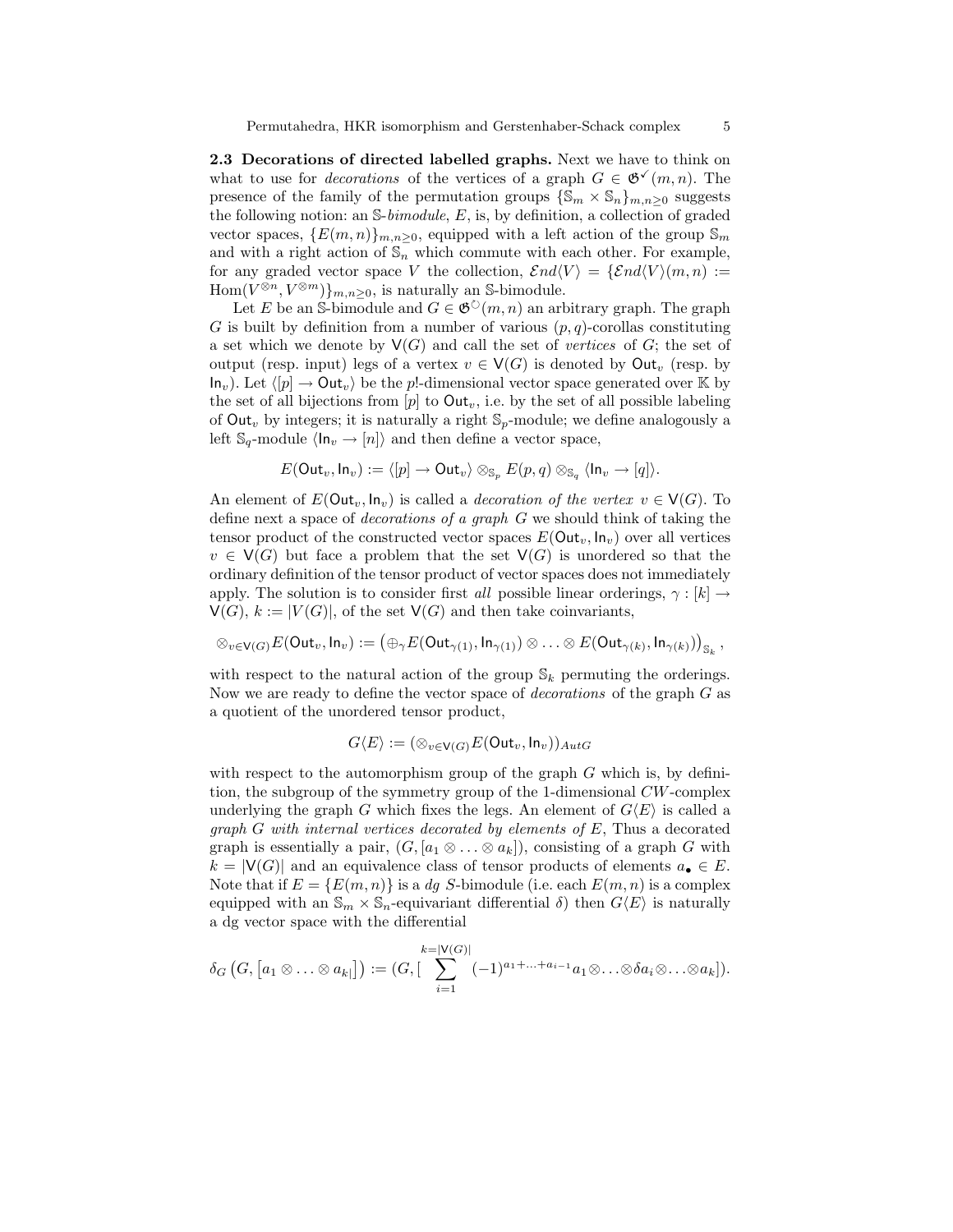Note also that if G is an  $(m, n)$ -graph with one internal vertex and no edges (i.e. an  $(m, n)$ -corolla), then  $G\langle E \rangle$  is canonically isomorphic to  $E(m, n)$ .

2.4 Props, properads, dioperads and operads. Let  $\mathfrak{G}^{\checkmark}$  be one of the families of graphs introduced in § 2.2. A subgraph  $H \subset G$  of a graph  $G \in \mathfrak{G}^{\checkmark}$ is called *admissible* if both H and  $G/H$  also belong to  $\mathfrak{G}^{\checkmark}$ , where  $G/H$  is the graph obtained from  $G$  by shrinking all vertices and all internal edges of  $H$ into a new single vertex.

**2.4.1 Definition.** A  $\mathfrak{G}^{\checkmark}$ -algebra is an S-bimodule  $E = \{E(m, n)\}\)$  together with a collection of linear maps,  $\{\mu_G : G\langle E\rangle \to E\}_{G \in \mathfrak{G} \checkmark}$ , satisfying the "associativity" condition,

$$
\mu_G = \mu_{G/H} \circ \mu'_H,\tag{7}
$$

for any admissible subgraph  $H \subset G$ , where  $\mu'_H : G \langle E \rangle \to (G/H) \langle E \rangle$  is the map which equals  $\mu$ <sub>H</sub> on the decorated vertices lying in H and which is identity on all other vertices of G. If the S-bimodule E underlying a  $\mathfrak{G}^{\checkmark}$ algebra has a differential  $\delta$  satisfying, for any  $G \in \mathfrak{G}^{\checkmark}$ , the condition  $\delta \circ \mu_G =$  $\mu_G \circ \delta_G$ , then the  $\mathfrak{G}^{\checkmark}$ -algebra is called *differential*.

**2.4.2 Remarks.** (a) For the family of graphs  $\mathfrak{G}^1$  the condition (7) is void for elements in  $E(m, n)$  with  $m \neq 1$ . Thus we may assume without loss of generality that a  $\mathfrak{G}^1$ -algebra E satisfies an extra condition that  $E(m, n) = 0$ unless  $m = 1$ . For the same reason we may assume that a  $\mathfrak{G}_1^1$ -algebra E satisfies  $E(m, n) = 0$  unless  $m = n = 1$ .

(b) As we have an obvious identity  $\mu_G = \mu_{G/G} \circ \mu'_G$ , the "associativity" condition (7) can be equivalently reformulated as follows: for any two admissible subgraphs  $H_1, H_2 \subset G$  one has

$$
\mu_{G/H_1} \circ \mu'_{H_1} = \mu_{G/H_2} \circ \mu'_{H_2},\tag{8}
$$

i.e. the contraction of a decorated graph  $G$  into a decorated corolla along a family admissible subgraphs does not depend on particular choices of these subgraphs (if there are any). This is indeed a natural extension of the notion of associativity from 1 dimension to 3 dimensions, and hence we can omit double commas in the term.

2.4.3 Definitions (see, e.g., [MSS, Va, BM, Me2] and references cited there)

- (i) An  $\mathfrak{G}^{\circlearrowright}$ -algebra E is called a wheeled prop.
- (ii) An  $\mathfrak{G}^{\circlearrowright}_c$ -algebra is called a *wheeled properad*.
- (iii) An  $\mathfrak{G}^{\uparrow}$ -algebra is called a *prop*.
- (iv) An  $\mathfrak{G}_c^{\uparrow}$ -algebra is called a *properad*.
- (v) An  $\mathfrak{G}_{0,c}^{\uparrow}$ -algebra is called a *dioperad*.
- (vi) An  $\mathfrak{G}^1$ -algebra is called an *operad*.
- (vii) An  $\mathfrak{G}_1^1$ -algebra is called an *associative algebra*.

**2.4.4 Remarks.** (a) There is an obvious chain of forgetful functors between the categories of  $\mathfrak{G}^{\checkmark}$ -algebras,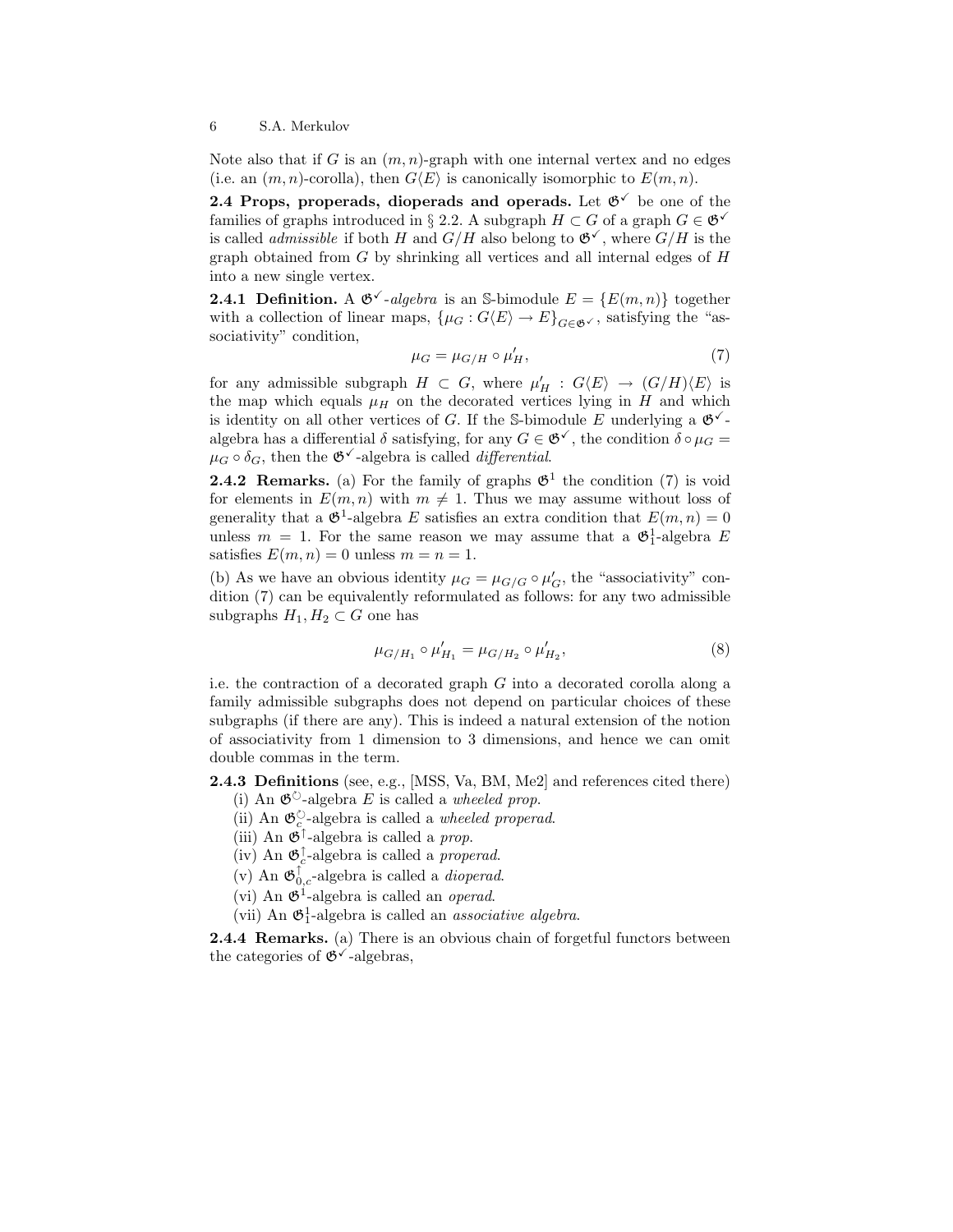Permutahedra, HKR isomorphism and Gerstenhaber-Schack complex 7

$$
(i) \sum_{(iii)}^{(ii)} \sum_{(iv)}^{(iv)} \longrightarrow (v) \longrightarrow (vi) \longrightarrow (vii)
$$

(b) Note that *every* subgraph of a graph in  $\mathfrak{G}^{\circlearrowright}$  is admissible. In this sense wheeled props are the most general and natural algebraic structures associated with the class of *directed* graphs. The set of independent operations in a  $\mathfrak{G}^{\circ}$ algebra is generated by one vertex graphs with at least one loop (that is, an internal edge beginning and ending at the vertex) and by two vertex graphs without closed directed paths (i.e. the ones belonging to  $\mathfrak{G}^{\uparrow}$ ).

(c) By contrast to wheeled props, the set of operations in an ordinary prop, i.e. in a  $\mathfrak{G}^{\uparrow}$ -algebra, is generated by the set of two vertex graphs only, and, as it is not hard to check, if the associativity condition hold for three vertex graphs, then it holds for arbitrary graphs in  $\mathfrak{G}^{\uparrow}$ . This is not true for  $\mathfrak{G}^{\circlearrowright}$ -algebras which is a first indication that the homotopy theory for wheeled props should be substantially different from the one for ordinary props.

(d) If we forget orientations (i.e. the flow) on edges and work instead with a family of undirected graphs,  $\mathfrak{G}$ , built, by definition, from corollas with  $m \geq 1$ undirected legs via their gluings, then we get a notion of  $\mathfrak{G}-algebra$  which is closely related to the notion of modular operad [GK].

2.5. First basic example: endomorphism  $\mathfrak{G}^{\vee}$ -algebras. For any finitedimensional vector space V the S-bimodule  $\mathcal{E}nd_V = \{\text{Hom}(V^{\otimes n}, V^{\otimes m})\}$  is naturally a  $\mathfrak{G}^{\checkmark}$ -algebra called the *endomorphism*  $\mathfrak{G}^{\checkmark}$ -algebra of  $V$ .<sup>2</sup> For any two vertex graph  $G \in \mathfrak{G}^{\uparrow}_c$  the associated composition  $\mu_G : G\langle \mathcal{E} nd_V \rangle \to \mathcal{E} nd_V$ is the ordinary composition of two linear maps; for a one vertex graph  $G \in \mathfrak{G}^{\circlearrowright}$ with say k loops the associated map  $\mu$  is the ordinary k-fold trace of a linear map; for a two vertex disconnected graph  $G \in \mathfrak{G}^{\uparrow}$  the associated map  $\mu_G$ is the ordinary tensor product of linear maps. It is easy to see that all the axioms are satisfied.

Note that for all  $\mathfrak{G}^{\vee}$ -algebras except  $\mathfrak{G}^{\circ}$  and  $\mathfrak{G}^{\circ}_{c}$  the basic algebraic operations  $\mu_G$  do not involve traces so that the above assumption on finitedimensionality of V can be dropped for endomorphism props, properads, dioperads and operads. If  $V$  is a (finite-dimensional)  $dq$  vector space, then  $\mathcal{E}nd_V$  is naturally a  $dq \mathfrak{G}^{\checkmark}$ -algebra.

**2.6 Second basic example: a free**  $\mathfrak{G}^{\vee}$ **-algebra.** For an S-bimodule,  $E =$  ${E(m,n)}$ , one can construct another S-bimodule,  $\mathcal{F}'(E) = {\mathcal{F}'(E)(m,n)}$ with

$$
\mathcal{F}^{\checkmark}(E)(m,n) := \bigoplus_{G \in \mathfrak{G}^{\checkmark}(m,n)} G\langle E \rangle.
$$

This S-bimodule  $\mathcal{F}^{\checkmark}(E)$  has a natural  $\mathfrak{G}^{\checkmark}$ -algebra structure with the contraction maps  $\mu_G$  being tautological. The  $\mathfrak{G}^{\checkmark}$ -algebra  $\mathcal{F}^{\checkmark}(E)$  is called the free

<sup>&</sup>lt;sup>2</sup>For  $\mathfrak{G}^1$ -algebras, that is for operads, it is enough to restrict oneself to the case  $m = 1$  only, i.e. set, by default,  $\mathcal{E}nd_V := {\text{Hom}(V^{\otimes n}, V)_{n \geq 1} (\text{cf. §2.4.2(a)})}.$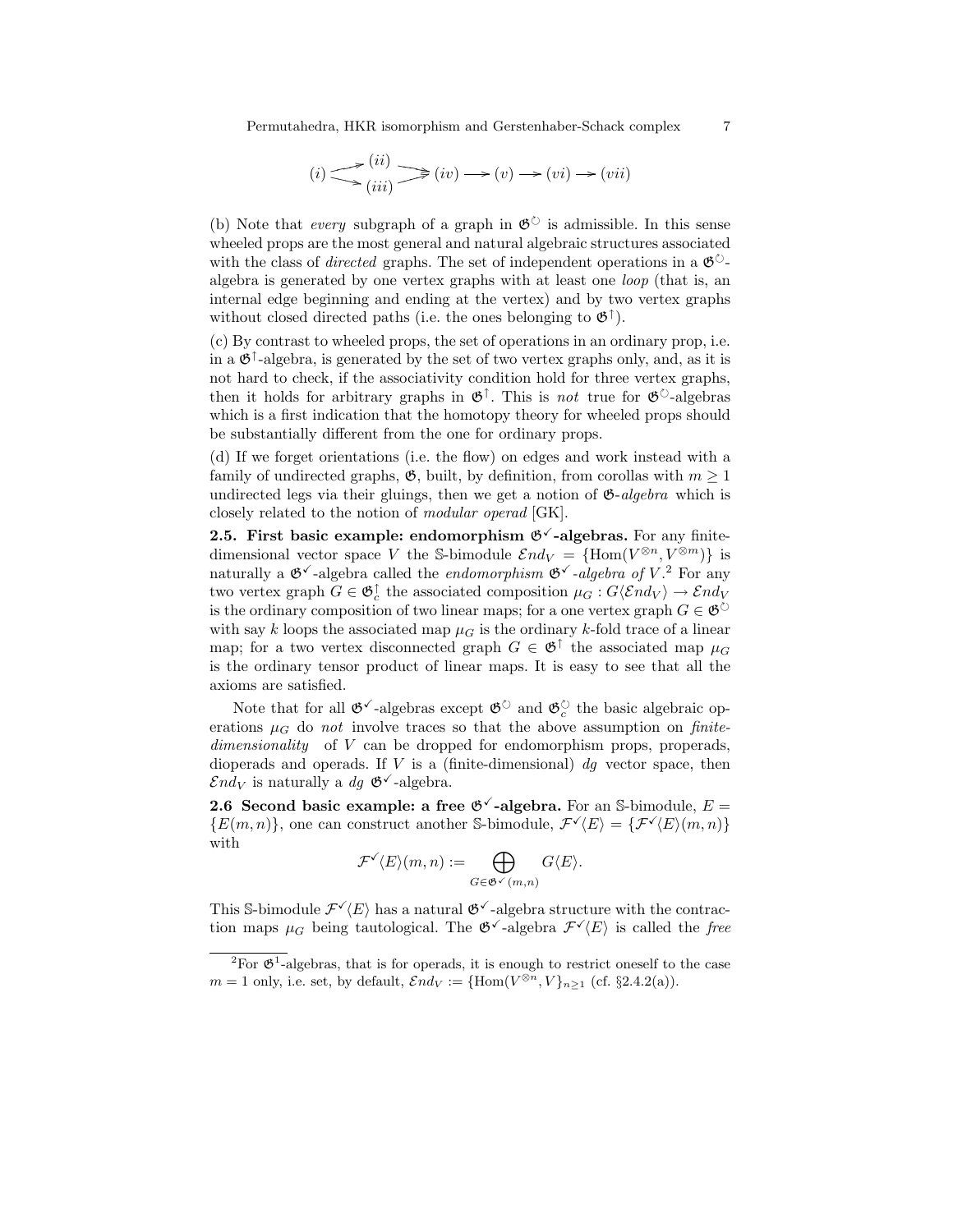$\mathfrak{G}^{\checkmark}$ -algebra (i.e., respectively, the free wheeled prop, the free prop, the free dioperad etc) generated by the S-bimodule E.

**2.7 Morphisms of**  $\mathfrak{G}^{\vee}$ **-algebras.** A morphisms of  $\mathfrak{G}^{\vee}$ -algebras,  $\rho : \mathcal{P}_1 \rightarrow$  $\mathcal{P}_2$ , is a morphism of the underlying S-bimodules such that, for any graph  $G \in \mathfrak{G}^{\checkmark}$ , one has  $\rho \circ \mu_G = \mu_G \circ (\rho^{\otimes G})$ , where  $\rho^{\otimes G}$  means a map,  $G \langle \mathcal{P}_1 \rangle \rightarrow$  $G\langle P_2 \rangle$ , which changes decorations of each vertex in G in accordance with  $\rho$ . It is often assumed by default that a morphism  $\rho$  is homogeneous which (almost always) implies that  $\rho$  has degree 0. Unless otherwise is explicitly stated we do not assume in this paper that morphisms of  $\mathfrak{G}^{\checkmark}$ -algebras are homogeneous so that they can have nontrivial parts in degrees other than zero. A morphism of  $\mathfrak{G}^{\checkmark}$ -algebras,  $\mathcal{P} \to \mathcal{E}nd\langle V\rangle$ , is called a *representation* of the  $\mathfrak{G}^{\checkmark}$ -algebra  $\mathcal{P}$ in a graded vector space V. If  $\mathcal{P}_1$  is a free  $\mathfrak{G}^{\checkmark}$ -algebra,  $\mathcal{F}^{\checkmark}(E)$ , generated by some S-bimodule E, then the set of morphisms  $\mathfrak{G}^{\checkmark}$ -algebras,  $\{\rho : \mathcal{P}_1 \to \mathcal{P}_2\},\$ is in one-to-one correspondence with the set of morphisms of S-bimodules,  $\{\rho|_E : E \to \mathcal{P}_2\}$ , i.e. a  $\mathfrak{G}^{\checkmark}$ -morphism is uniquely determined by its values on the generators. In particular, the set of morphisms,  $\mathcal{F}'(E) \to \mathcal{P}_2$ , has a graded vector space structure for any  $\mathcal{P}_2$ .

A free resolution of a dg  $\mathfrak{G}^{\checkmark}$ -algebra  $\mathcal P$  is, by definition, a dg free  $\mathfrak{G}^{\checkmark}$ algebra,  $(\mathcal{F}^{\checkmark}(E), \delta)$ , generated by some S-bimodule E together with a degree zero morphism of dg  $\mathfrak{G}^{\checkmark}$ -algebras,  $\pi : (\mathcal{F}^{\checkmark}(E), \delta) \to \mathcal{P}$ , which induces a cohomology isomorphism. If the differential  $\delta$  in  $\mathcal{F}^{\checkmark}(\mathcal{E})$  is decomposable with respect to compositions  $\mu_G$ , then  $\pi : (\mathcal{F}'(E), \delta) \to \mathcal{P}$  is called a minimal model of P. In this case the free algebra  $\mathcal{F}(\overline{E})$  is often denoted by  $\mathcal{P}_{\infty}$ .

**2.8 Props and properads.** We shall work in this paper only with  $\mathfrak{G}^{\uparrow}$ - and  $\mathfrak{G}_c^{\uparrow}$ -algebras, i.e. with props and properads. For later use we mention several useful constructions with these graph-algebras.

(i) There is a functor,  $\Psi$ , which associates canonically to an arbitrary dg properad,  $\mathcal{P}$ , an associated dg prop  $\Psi(\mathcal{P})$  [Va]. As we are working over a field of characteristic 0, this functor is, by Künneth theorem, exact, i.e.  $\Psi(H(\mathcal{P})) = H(\Psi(\mathcal{P}))$ . For example, if  $\mathcal{P}$  is a dg free properad  $(\mathcal{F}_c^{\uparrow}(E), \delta)$ , then  $\Psi(\mathcal{P})$  is precisely  $\mathcal{F}^{\uparrow}(E)$  with the same differential (as given on the generators).

(ii) The above mentioned functor,  $\mathcal{F}^{\uparrow} : (E, \delta) \to (\mathcal{F}^{\uparrow} \langle E \rangle, \delta)$ , in the category of dg S-bimodules is also exact,  $H(\mathcal{F}^{\uparrow}\langle E\rangle) = \mathcal{F}^{\uparrow}\langle H(E)\rangle$ . Moreover, if we set in this situation  $\operatorname{Rep}_V(\mathcal{F}^{\uparrow}\langle E \rangle)$  for the vector space of all possible representations,  $\{\rho : \mathcal{F}^{\uparrow}(E) \to \mathcal{E}nd_V\} \simeq \text{Hom}(E, \mathcal{E}nd_V)$ , and define a differential δ in Rep<sub>V</sub>( $\mathcal{F}^{\uparrow}\langle E \rangle$ ) by the formula  $\delta \rho := \rho \circ \delta$ , then the resulting functor,  $(E, \delta) \to (\text{Rep}_V(\mathcal{F}^{\uparrow}(E)), \delta)$ , in the category of complexes is exact, i.e.

$$
H(\mathrm{Rep}_V(\mathcal{F}^{\uparrow}\langle E\rangle)) = \mathrm{Rep}_V(H(\mathcal{F}^{\uparrow}\langle E\rangle)) = \mathrm{Rep}_V(\mathcal{F}^{\uparrow}\langle H(E)\rangle). \tag{9}
$$

Indeed, as we are working over a field of characteristic zero, we can always choose an equivariant chain homotopy between complexes  $(E, \delta)$  and  $(H(E), 0)$ . This chain homotopy induces a chain homotopy between complexes  $(\text{Rep}_V(\mathcal{F}^{\uparrow}\langle E\rangle), \delta)$  and  $(\text{Rep}_V(\mathcal{F}^{\uparrow}\langle H(E)\rangle), 0)$  proving formula (9).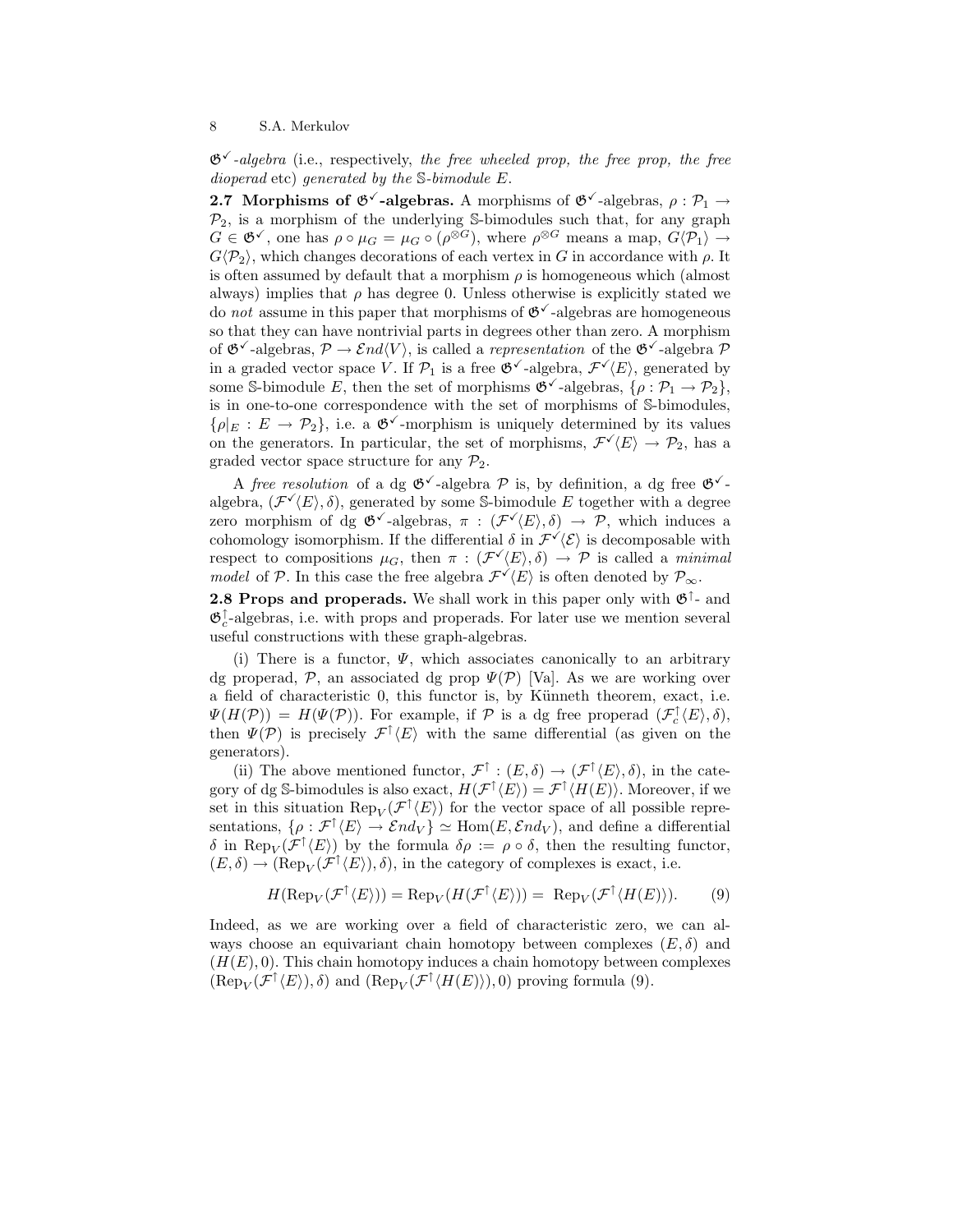(iii) There is also a natural parity change functor,  $\Pi$ , which associates with a dg prop(erad)  $\mathcal P$  a dg prop(erad)  $\Pi \mathcal P$  with the following property: every representation of  $\Pi \mathcal{P}$  in a graded vector space V is equivalent to a representation of  $P$  in  $V[1]$ . This functor is also exact. If, for example,  $P$  is a dg free prop  $\mathcal{F}^{\uparrow}\langle E\rangle$  generated by an S-bimodule  $E = \{E(m,n)\}\,$ , then, as it is not hard to check,  $\overline{H}P = \mathcal{F}^{\uparrow} \langle E \rangle$ , where  $\check{E} := \{sgn_m \otimes E(m,n) \otimes sgn_n[m-n]\}$ and  $sgn_m$  stands for the one-dimensional sign representation of  $\mathbb{S}_m.$ 

# 3 Simplicial and permutahedra cell complexes as dg properads

**3.1 Simplices as a dg properad.** A geometric  $(n-1)$ -simplex,  $\Delta_{n-1}$ , is, by definition, a subset in  $\mathbb{R}^n = \{x^1, \ldots, x^n\}, n \geq 1$ , satisfying the equation  $\sum_{i=1}^{n} x^{i} = 1, x^{i} \geq 0$  for all i. To define its cell complex one has to choose an orientation on  $\Delta_{n-1}$  which is the same as to choose an orientation on the hyperplane  $\sum_{i=1}^{n} x^{i} = 1$ . We induce it from the standard orientation on  $\mathbb{R}^{n+1}$  by requiring that the manifold with boundary defined by the equation  $\sum_{i=1} x^i \leq 1$  is naturally oriented. Let  $(C_{\bullet}(\Delta_{n-1}) = \bigoplus_{k=0}^{n-1} C_{-k}(\Delta_{n-1}), \delta)$  be the standard (non-positively graded) cell complex of  $\Delta_{n-1}$ . By definition,  $C_{-k}(\Delta_{n-1})$  is a  $\binom{n}{k}$ -dimensional vector space spanned by k-dimensional cells,

$$
\triangle_{n-1}^I := \{(x^1, \dots, x^n) \in \triangle_{n-1} | x^i = 0, i \in I\},\
$$

parameterized by all possible subsets I of  $[n]$  of cardinality  $n - k - 1$  and equipped with the natural orientations (which we describe explicitly below).

Note that the action,  $(x^1, \ldots, x^n) \to (x^{\sigma(1)}, \ldots, x^{\sigma(n)})$ , of the permutation group  $\mathbb{S}_n$  on  $\mathbb{R}^n$  leaves  $\Delta_{n-1}$  invariant as a subset but *not* as an oriented manifold with boundary. As an  $\mathbb{S}_n$ -module, one can obviously identify  $C_{1-n}(\Delta_{n-1})$ with  $sgn_n[n-1]$ , and hence one can represent pictorially the oriented cell  $\triangle_{n-1}^{\emptyset}$ 1 2 n

as a labelled  $(0, n)$ -corolla,  $\overline{\mathbb{R}}^{1, 2, \ldots}$ י<br>י ļ  $\overline{\phantom{a}}$ , with the symmetry condition

$$
\overbrace{\qquad \qquad }^{1 \ 2 \ \cdots \ n} = (-1)^{\sigma} \overbrace{\qquad \qquad }^{\sigma(1)\,\sigma(2)\ \ \sigma(n)}, \quad \forall \sigma \in \mathbb{S}_{n}.
$$
 (10)

The boundary of  $\triangle_{n-1}^{\emptyset}$  is a union of n cells,  $\triangle_{n-1}^i$ ,  $i=1,\ldots,n$ , of dimension  $n-2$ . The permutation group  $\mathbb{S}_n$  permutes, in general, these cells and changes their natural orientations while keeping their linear span  $C_{2-n}(\Delta_{n-1})$  invariant. It is obvious that the subgroup  $G_i := \{ \sigma \in \mathbb{S}_n \mid \sigma(i) = i \} \simeq \mathbb{S}_{n-1}$  of  $\mathbb{S}_n$  is a symmetry group of the cell  $\triangle_{n-1}^i$  as an unoriented manifold with boundary. If we take the orientation into account, then the vector subspace of  $C_{2-n}(\Delta_{n-1})$ spanned by  $\triangle_{n-1}^i$  can be identified as an  $\mathbb{S}_{n-1}$ -module with  $sgn_{n-1}$ , and hence the *n*-dimensional space  $C_{2-n}(\Delta_{n-1})$  itself can be identified as an  $\mathbb{S}_n$ -module with  $\mathbb{K}[\mathbb{S}_n] \otimes_{\mathbb{S}_{n-1}} sgn_{n-1}[n-2]$ . Its basis elements,  $\triangle_{n-1}^i$ , can be pictorially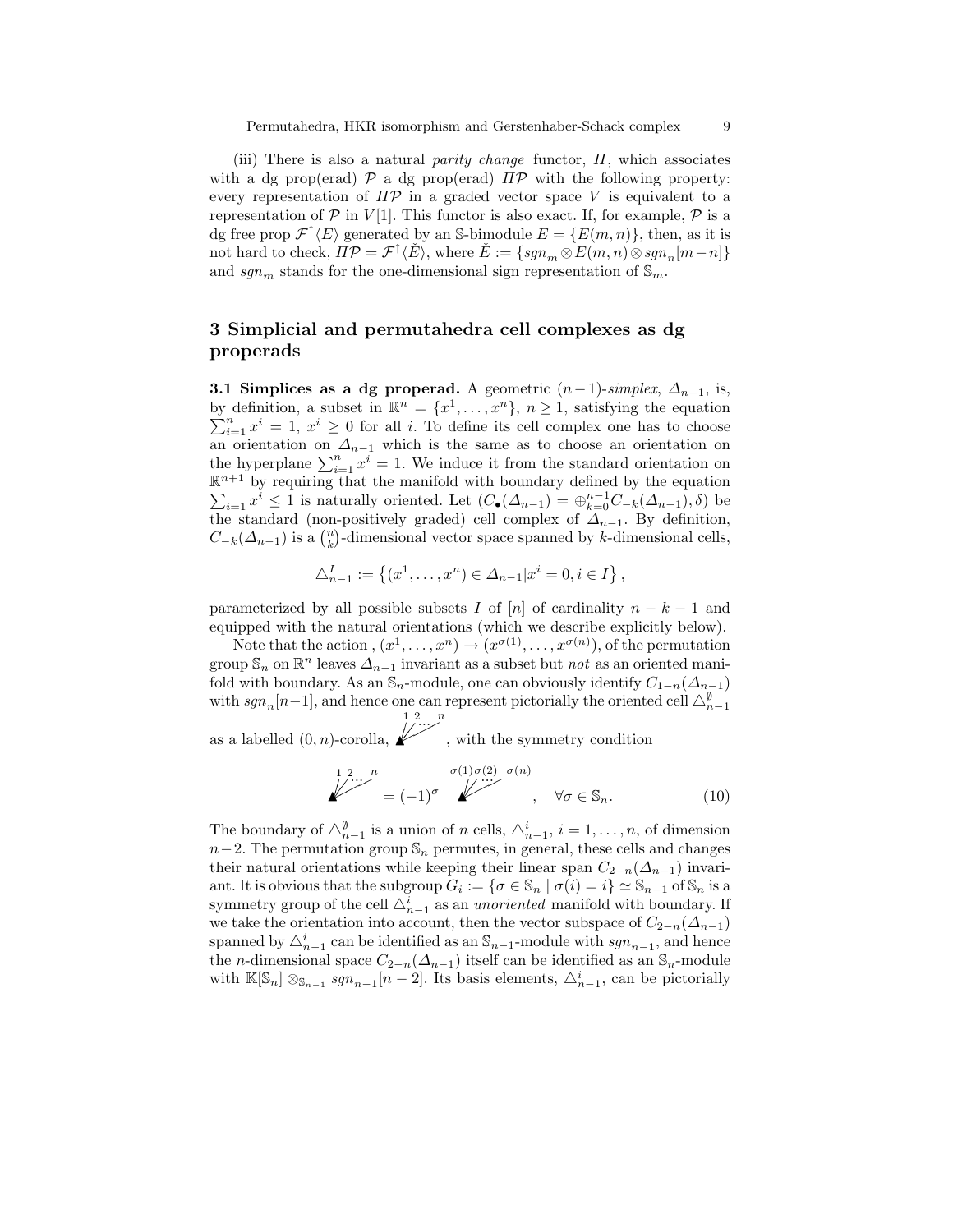represented as  $(0, n)$ -corollas  $\overline{a}$  $\overline{a}$ ן<br>י  $\overline{\phantom{a}}$  $\overline{\phantom{a}}$  $\overline{\phantom{a}}$  $\overline{\phantom{a}}$ K  $\ldots \hat{i} \ldots$  $\bigvee^{i}$   $\bigvee^{1 \cdots \hat{i} \cdots n}$  $\overline{\phantom{a}}$  $\blacktriangleright$ with the legs in the right bunch being skew symmetric with respect to the change of labellings by an element  $\sigma \in G_i$  (cf. (10)). The boundary operator  $\delta : C_{1-n}(\Delta_{n-1}) \to C_{2-n}(\Delta_{n-1})$  is equivariant with respect to the  $\mathbb{S}_n$ -action and is given on the generators by the formula,

$$
\delta \overbrace{\qquad \qquad }^{1 \ 2 \ \cdots \ n} = \sum_{i=1}^n (-1)^{i+1} \overbrace{\qquad \qquad }^{i \ 1 \cdots \hat{i} \cdots n}, \quad \hat{i} \text{ omitted},
$$

More generally, the symmetry group of, say, a cell  $\Delta_{1-n}^I \in C_{1-k-n}(\Delta_{n-1})$ with  $I = \{i_1 < i_2 < \ldots < i_{n-k}\}\$ is  $\mathbb{S}_k \times \mathbb{S}_{n-k} \subset \mathbb{S}_n$  with  $\mathbb{S}_k \times \text{Id}$  leaving the orientation of  $\Delta_{n-1}^I$  invariant and Id × S<sub>n−k</sub> changing the orientation via the sign representation. Thus we can identify the oriented cell  $\triangle_{n-1}^I$ , as an element .<br>أ  $\mathbb{Z}^{n-1}$ ...  $i_1 \cdots i_k \quad j_1 \cdots j_{n-k}$ 

of the  $\mathbb{S}_n$ -module  $C_{1-k-n}(\Delta_{n-1})$ , with a  $(0, n)$ -corolla, ( ( ļ ļ  $\overline{\phantom{a}}$ V K  $\overline{\mathcal{L}}$ , which has 'symmetric' output legs in the left bunch and 'skewsymmetric' output legs in the right one. Here  $\{j_1 < \ldots < j_{n-k}\} := [n] \setminus I$ . The  $\mathbb{S}_n$ -module,  $C_{1-k-n}(\Delta_{n-1})$  is then canonically isomorphic to  $E_k(n) := \mathbb{K}[\mathbb{S}_n]_{\mathbb{S}_k \times \mathbb{S}_{n-k}}$  ( $\mathbb{1}_k \otimes$  $sgn_{n-k}$ ), where  $1\!\!1_k$  stands for the trivial 1-dimensional representation of  $\mathbb{S}_k$ . The boundary operator  $\delta: C_{1-k-n}(\Delta_{n-1}) \to C_{2-k-n}(\Delta_{n-1})$  is equivariant with respect to the  $\mathbb{S}_n$ -action and is given on the generators by the formula,

$$
\delta \sum_{i=k+1}^{1 \cdots k} \sum_{k+1 \cdots n}^{k+1 \cdots n} = \sum_{i=k+1}^{n} (-1)^{i+1} \sum_{i=1}^{1 \cdots k} \sum_{i=1}^{i} (-1)^{i+1} \sum_{i=1}^{i} (-1)^{i} \tag{11}
$$

Thus we proved the following

**3.1.1 Proposition.** (i) The standard simplicial cell complex is canonically isomorphic to a dg free properad,  $S := \mathcal{F}_c^{\uparrow}(E)$ , generated by an S-bimodule,  $E = \{E(m, n)\},\,$ 

$$
E(m,n) = \begin{cases} \bigoplus_{k=0}^{m-1} E_k(m)[m-k-1] = span \langle \bigotimes_{j_0 \le k \le m-1}^{i_1 \dots i_k} \bigotimes_{j_0 \le k \le m-1}^{j_1 \dots j_{m-k}} \text{for } n = 0, \\ 0 & \text{for } n \ge 1, \end{cases}
$$

and equipped with the differential given on the generators by (11).

(ii) The cohomology of  $(S, \delta)$  is concentrated in degree zero and equals the free properad generated by the following degree zero graphs with 'symmetric' legs,

$$
\sum_{\sigma \in \mathbb{S}_m}^{1 \, 2 \, \ldots \, m} := \sum_{\sigma \in \mathbb{S}_m} \sum_{\sigma(n) \, \ldots \, \sigma(m-1)} \sum_{\sigma(m) \, \ldots \, \sigma(m)} \sigma(m) \tag{12}
$$

Claim 3.1.1(ii) follows from the contractibilty of simplices, and, for each m, graph (12) represents the sum of all vertices of  $\Delta_{m-1}$ .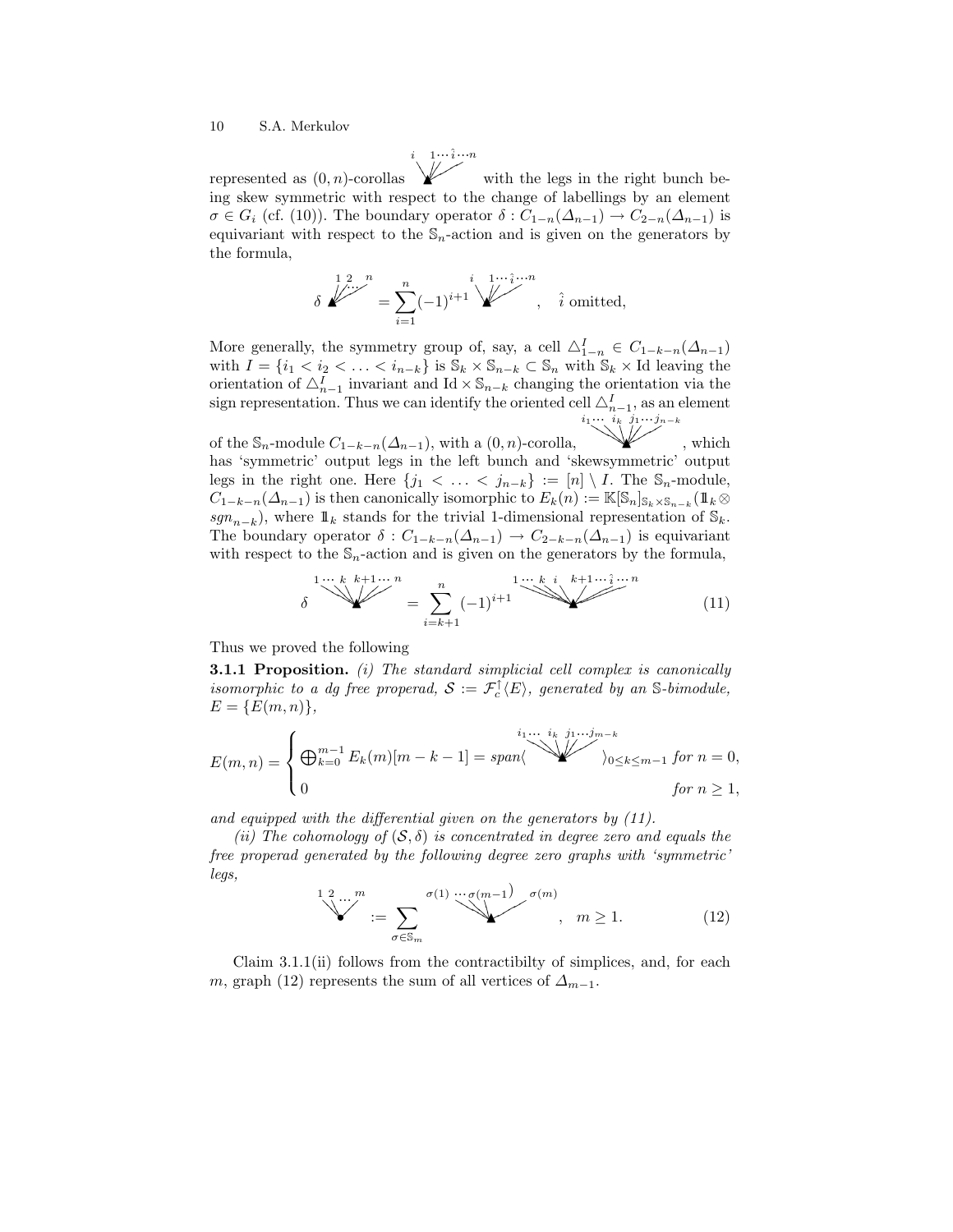**3.1.2 From simplicia to Koszul complex.** The vector space,  $\text{Rep}_V(\mathcal{S})$ , of representations,  $\rho : \mathcal{S} \to \mathcal{E}nd_V$ , of the simplicial properad in a vector space V can be identified with  $\sum_{k=0}^{m-1} \odot^k V \otimes \wedge^{m-k} V[m-k-1]$ . We can naturally make the latter into complex by setting  $d\rho := \rho \circ \partial$  (cf. §2.8ii). It is easy to see that we get in this way, for each  $m \geq 1$ ,

$$
\wedge^m V \stackrel{d}{\longrightarrow} V \otimes \wedge^{m-1} V \stackrel{d}{\longrightarrow} \odot^2 V \otimes \wedge^{m-2} V \stackrel{d}{\longrightarrow} \dots \stackrel{d}{\longrightarrow} \odot^{m-1} V \otimes V,
$$

the classical Koszul complex. Hence Proposition 3.1.1(ii) and isomorphism (9) imply the well-known result that its cohomology is concentrated in degree zero and equals  $\odot^n V$ . Thus the Koszul complex is nothing but a representation of the simplicial cell complex in a particular vector space V .

3.2 Permutahedra as a dg properad. An  $(n-1)$ -dimensional *permutahe*dron,  $P_{n-1}$ , is, by definition, the convex hull of n! points  $(\sigma(1), \sigma(2), \ldots, \sigma(n)),$  $\forall \sigma \in \mathbb{S}_n$ , in  $\mathbb{R}^n = \{x^1, \ldots, x^n\}$ . To define its cell complex one has to choose an orientation on  $P_{n-1}$  which is the same as to choose an orientation on the hyperplane  $\sum_{i=1}^{n} x^{i} = n(n+1)/2$  to which  $P_{n-1}$  belongs. We induce it from the standard orientation on  $\mathbb{R}^n$  by requiring that the manifold with boundary defined by the equation  $\sum_{i=1} x^i \leq n(n+1)/2$  is naturally oriented. Let  $(C_{\bullet}(P_{n-1}) = \bigoplus_{k=0}^{n-1} C_{-k}(P_{n-1}), \overline{\delta})$  stand for the associated (non-positively graded) complex of oriented cells of  $P_{n-1}$ . Its  $(n-k-1)$ -dimensional cells,  $P_{n-1}^{I_1,...,I_p}$ , are indexed by all possible partitions,  $[n] = I_1 \sqcup I_2 \sqcup ... \sqcup I_k$ , of the ordered set  $[n]$  into  $k$  disjoint ordered nonempty subsets (see [SU]). The natural action,  $(x^1, \ldots, x^n) \to (x^{\sigma(1)}, \ldots, x^{\sigma(n)})$ , of the permutation group  $\mathbb{S}_n$  on  $\mathbb{R}^n$  leaves  $P_{n-1}$  invariant, and hence makes the cell complex  $C_{\bullet}(P_{n-1})$  into an  $\mathbb{S}_n$ -module. We obviously have, for example,  $C_{1-n}(P_{n-1}) = sgn_n$ , so that we can identify the top cell  $P_{n-1}^{[n]}$  as an element of the  $\mathbb{S}_n$ -module with the  $(n,0)$ corolla  $\sum_{n=1}^{\infty}$ ... with skewsymmetric output legs,  $\sum_{n=1}^{\infty}$ ...  $= (-1)^{\sigma}$  $\sigma(1) \sigma(2) \sigma(n)$ <br> $\qquadqq{p \choose 2}$ ,

 $\forall \sigma \in \mathbb{S}_n$ . More generally, a simple analysis (similar to the simplicial case in §3.1) of how the action of  $\mathbb{S}_n$  on  $\mathbb{R}^n$  permutes the cells and changes their orientation implies that  $C_{1-k-n}(P_{n-1})$  is canonically isomorphic as an  $\mathbb{S}_n$ -module to

$$
W_k(n) := \bigoplus_{[n] = I_1 \sqcup I_2 \sqcup \ldots \sqcup I_k} \mathbb{K}[\mathbb{S}_n] \otimes_{\mathbb{S}_{I_1} \times \ldots \times S_{I_k}} (sgn_{I_1} \otimes \ldots \otimes sgn_{I_k}) [k+n-1]
$$

and that the cells  $P_{n-1}^{I_1,...,I_p}$  can be identified as elements of the  $\mathbb{S}_n$ -module with \ + + %  $\overline{a}$ %% ļ  $\overline{\phantom{a}}$  $\overline{\phantom{a}}$  $\frac{l_1}{r}$ ...  $\overline{ }$ \ 1 %  $\overline{a}$ % ļ  $\overline{\phantom{a}}$  $\overline{\phantom{a}}$ ... ...  $\overline{ }$ \ + %  $\overline{a}$ % ļ  $\overline{\phantom{a}}$  $\overline{\phantom{a}}$  $I_1$   $I_i$   $I_k$ <br> $\cdots$   $\cdots$   $\cdots$ 

the  $(n, 0)$ -corollas, + ļ ĺ  $\overline{\phantom{a}}$ ľ + % ļ  $\overline{\phantom{a}}$  $\overline{\phantom{a}}$  $\frac{1}{2}$ + % ļ Í  $\overline{\phantom{a}}$ ľ , where legs in each  $I_i$ -bunch are skewsymmetric and the labels from  $I_i$  are assumed to be distributed over them in the increasing order from the left to the right. The boundary operator  $\delta$  :  $C_{1-k-n}(P_{n-1}) \to C_{2-k-n}(P_{n-1})$  is given on generators by (cf. [SU])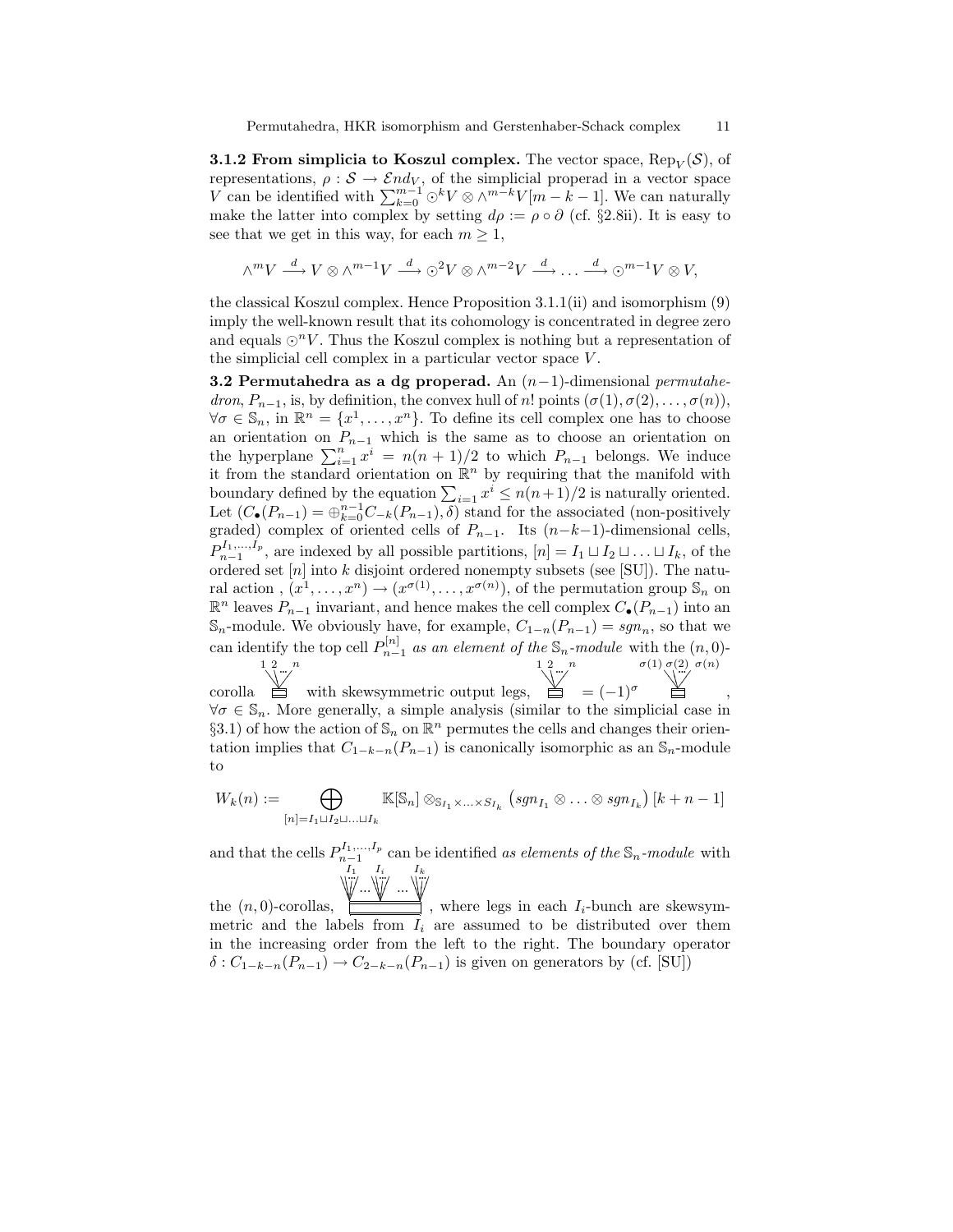δ + + + + % % %% ... ... + + + % % %% ... ... + + + % % % % ... I<sup>1</sup> I<sup>i</sup> I<sup>k</sup> = X k i=1 X Ii=i 0 i tI 00 i |I 0 i |,|I 00 i |≥1 (−1)ε+σ<sup>I</sup> 0 i tI 00 i + + + + % % % % ... ... + + + + % % % % ... + + + + % % % % ... ... + + + + % % % % ... I<sup>1</sup> I 0 i I 00 i Ik (13)

where  $\varepsilon := i + 1 + I_1 + \ldots + I_{i-1} + I'_i$  and  $(-1)^{\sigma_{I'_i \sqcup I''_i}}$  is the sign of the permutation  $[I_i] \to I'_i \sqcup I''_i$ . Thus we proved the following

**3.2.1 Proposition.** (i) The Saneblidze-Umble permutahedra cell complex is canonically isomorphic to a dg free properad,  $\mathcal{P}_{\bullet} := \mathcal{F}_{c}^{\uparrow}(W)$ , generated by an  $\mathbb{S}\text{-}\text{bimodule}, W = \{W(m,n)\},\$ 

$$
W(m,n) := \begin{cases} \bigoplus_{k=1}^{m} W_k(m) = span \langle \underbrace{\bigoplus_{k=1}^{I_1} W_k \dots \bigvee_{k=1}^{I_k} \dots \bigvee_{k=1}^{I_k}}_{\text{for } n \geq 1, \text{for } n \geq 1, \text{if } n \geq 1, \text{if } n \geq 1, \text{if } n \geq 1, \text{if } n \geq 1, \text{if } n \geq 1, \text{if } n \geq 1, \text{if } n \geq 1, \text{if } n \geq 1, \text{if } n \geq 1, \text{if } n \geq 1, \text{if } n \geq 1, \text{if } n \geq 1, \text{if } n \geq 1, \text{if } n \geq 1, \text{if } n \geq 1, \text{if } n \geq 1, \text{if } n \geq 1, \text{if } n \geq 1, \text{if } n \geq 1, \text{if } n \geq 1, \text{if } n \geq 1, \text{if } n \geq 1, \text{if } n \geq 1, \text{if } n \geq 1, \text{if } n \geq 1, \text{if } n \geq 1, \text{if } n \geq 1, \text{if } n \geq 1, \text{if } n \geq 1, \text{if } n \geq 1, \text{if } n \geq 1, \text{if } n \geq 1, \text{if } n \geq 1, \text{if } n \geq 1, \text{if } n \geq 1, \text{if } n \geq 1, \text{if } n \geq 1, \text{if } n \geq 1, \text{if } n \geq 1, \text{if } n \geq 1, \text{if } n \geq 1, \text{if } n \geq 1, \text{if } n \geq 1, \text{if } n \geq 1, \text{if } n \geq 1, \text{if } n \geq 1, \text{if } n \geq 1, \text{if } n \geq 1, \text{if } n \geq 1, \text{if } n \geq 1, \text{if } n \geq 1, \text{if } n \geq 1, \text{if } n \geq 1, \text{if } n \geq 1, \text{if } n \
$$

and equipped with the differential given on the generators by (13).

(ii) The cohomology of  $(\mathcal{P}_{\bullet}, \partial)$  is concentrated in degree zero and equals a free properad generated by the following degree zero graphs,

$$
\sum_{\sigma \in \mathbb{S}_m}^{1 \text{ 2} \dots m} := \sum_{\sigma \in \mathbb{S}_m} \frac{I_1 = \sigma(1) \quad I_i = \sigma(i) \quad I_m = \sigma(m)}{\underbrace{\dots \mid \dots \mid}_{\sigma \in \mathbb{S}_m}, \quad m \ge 1}.
$$

Claim 3.2.1(ii) follows from the contractibility of permutahedra, and, for each *n*, the above graph represents the sum of all vertices of  $P_{n-1}$ .

3.2.2 From permutahedra to a cobar construction. Baranovsky made in [Ba] a remarkable observation that the permutahedra cell complex can be used to compute the cohomology of the cobar construction,  $\Omega(\wedge^{\bullet} V)$ , where  $\wedge^{\bullet} V \simeq \odot^{\bullet}(V[1])$  is interpreted as a graded commutative coalgebra generated by a vector space  $V[1]$ . In our approach this result follows immediately from the following two observations: (i) the graded space  $\Omega(\wedge^{\bullet} V)$  can be identified with  $\mathbb{K} \oplus \text{Rep}_V(\mathcal{P}_{\bullet})$ , where  $\text{Rep}_V(\mathcal{P}_{\bullet})$  is the space of all possible representations,  $\rho : \mathcal{P}_\bullet \to \mathcal{E}nd_V$ ; the differential in  $\Omega(\wedge^{\bullet}V)$  induced from  $\mathcal{P}_\bullet$  by the formula  $d\rho := \rho \circ \delta$  is precisely the differential of the cobar construction. Then Proposition 3.2.1(ii) and isomorphism (9) imply that the cohomology,  $H(\Omega(\wedge^{\bullet}V))$ , of the cobar construction equals  $\mathbb{K} \oplus \odot^{\bullet \geq 1}V = \odot^{\bullet}V$ .

3.2.3 Permutahedra cochain complex. Exactly in the same way as in §3.2 one can construct a dg properad,  $(\mathcal{P}^{\bullet}, \delta)$ , out of the permutahedra *cochain* complex,  $C^{\bullet}(P_{n-1}) := \text{Hom}_{\mathbb{K}}(C_{\bullet}(P_{n-1}), \mathbb{K})$ , with the differential  $\delta$  dual to the one given in (13). Very remarkably, Chapoton has shown in [Ch] that one can make the S-module  $\{C^{\bullet}(P_{n-1})\}$  into a dg *operad*, and that this operad is a quadratic one. We do not use this interesting fact in our paper and continue interpreting instead permutahedra as a dg properad from which we shall build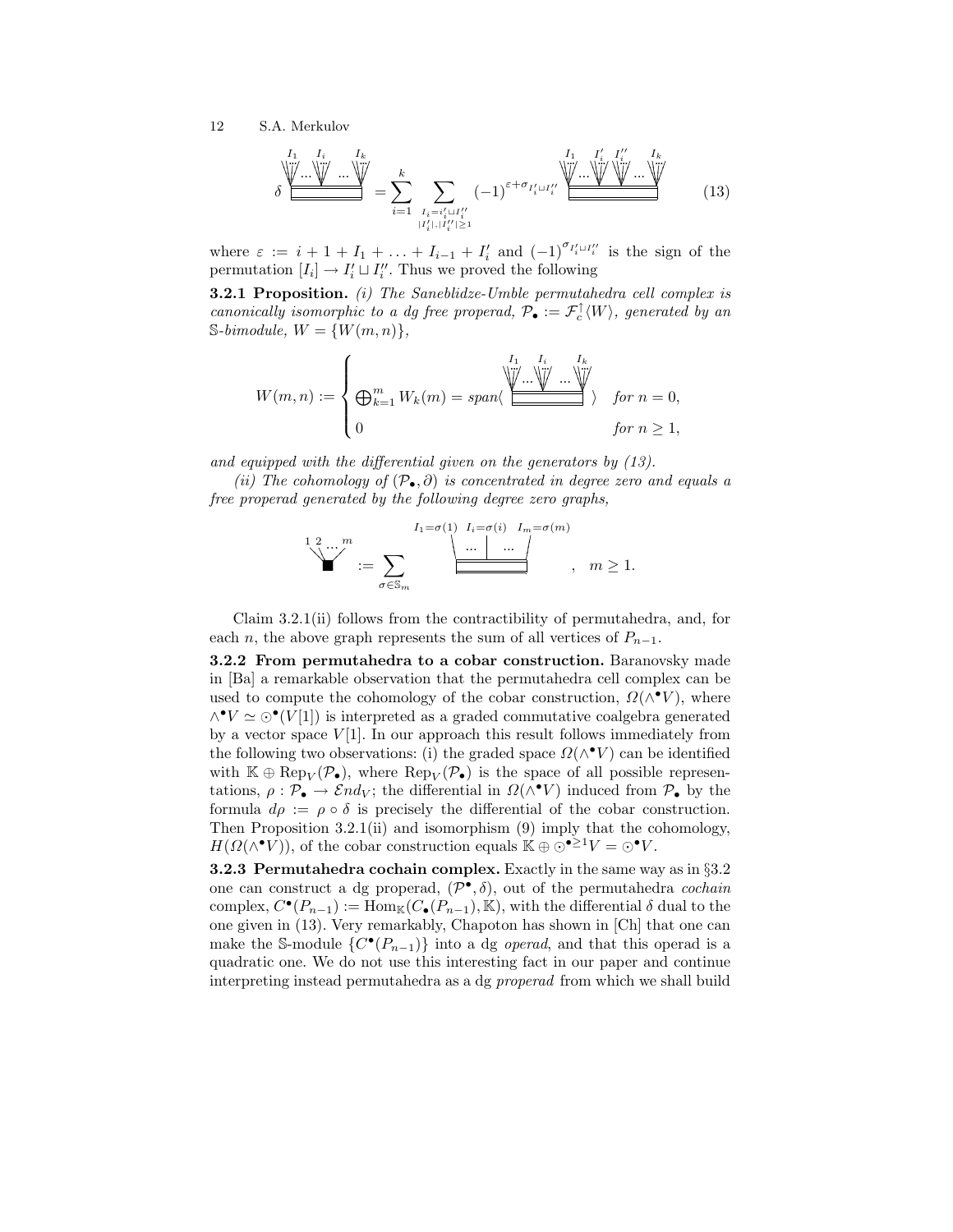below more complicated dg props with nice geometric and/or algebraic meaning. Let us apply first the parity chain functor,  $\Pi$ , to the dg properad  $\mathcal{P}^{\bullet}$  (see §2.8iii). The result,  $P := \Pi P^{\bullet}$ , is a dg free properad,  $\mathcal{F}_c^{\uparrow} \langle \check{W} \rangle$ , generated by an S-bimodule,  $\check{W} = \{\check{W}(m,n)\}\$  with  $\check{W}(m,n) = 0$  for  $n \neq 0$  and with  $\check{W}(m,0)$ equal to

$$
Y(m) := \bigoplus_{k=1}^{m} \bigoplus_{[m] = I_1 \sqcup I_2 \sqcup \ldots \sqcup I_k \atop |I_{\bullet}| \ge 1} \mathbb{K}[\mathbb{S}_n] \otimes_{\mathbb{S}_{I_1} \times \ldots \times S_{I_k}} (\mathbb{1}_{I_1} \otimes \ldots \otimes \mathbb{1}_{I_k}) [k]. \tag{14}
$$

If we represent the generators of  $P$  by corollas + + % % Į I  $\overline{\phantom{a}}$  $\overline{\phantom{a}}$ ľ … \∦ … + + ļ l  $\overline{\phantom{a}}$  $\overline{\phantom{a}}$ Ľ + + % % ļ  $\overline{\phantom{a}}$  $\overline{\phantom{a}}$ ľ with symmetric legs in each  $I_i$ -bunch, then the induced differential in  $P$  is given by,

$$
\delta \underbrace{\bigvee^{I_1} \dots \bigvee^{I_k} \bigvee^{I_{i+1}} \dots \bigvee^{I_k}}_{i=1} = \sum_{i=1}^k (-1)^{i+1} \underbrace{\bigvee^{I_1} \dots \bigvee^{I_k} \dots \bigvee^{I_k}}_{(15)}
$$

**3.2.4 Theorem.** The cohomology of the dg properad  $P$  is a free properad generated by the degree  $-m$  corollas with skewsymmetric legs,

$$
I_{1} = \sigma(1) \quad I_{n} = \sigma(n)
$$
  

$$
\begin{array}{c}\n 1 \quad 2 \quad \dots \quad m \\
 \text{...} \quad \text{...} \quad \text{...} \quad \text{...} \\
 \text{...} \quad \text{...} \quad \text{...} \quad \text{...} \\
 \text{...} \quad \text{...} \quad \text{...} \quad \text{...} \quad \text{...} \\
 \text{...} \quad \text{...} \quad \text{...} \quad \text{...} \quad \text{...} \quad \text{...} \quad \text{...} \quad \text{...} \\
 \text{...} \quad \text{...} \quad \text{...} \quad \text{...} \quad \text{...} \quad \text{...} \quad \text{...} \quad \text{...} \quad \text{...} \quad \text{...} \quad \text{...} \quad \text{...} \quad \text{...} \quad \text{...} \quad \text{...} \quad \text{...} \quad \text{...} \quad \text{...} \quad \text{...} \quad \text{...} \quad \text{...} \quad \text{...} \quad \text{...} \quad \text{...} \quad \text{...} \quad \text{...} \quad \text{...} \quad \text{...} \quad \text{...} \quad \text{...} \quad \text{...} \quad \text{...} \quad \text{...} \quad \text{...} \quad \text{...} \quad \text{...} \quad \text{...} \quad \text{...} \quad \text{...} \quad \text{...} \quad \text{...} \quad \text{...} \quad \text{...} \quad \text{...} \quad \text{...} \quad \text{...} \quad \text{...} \quad \text{...} \quad \text{...} \quad \text{...} \quad \text{...} \quad \text{...} \quad \text{...} \quad \text{...} \quad \text{...} \quad \text{...} \quad \text{...} \quad \text{...} \quad \text{...} \quad \text{...} \quad \text{...} \quad \text{...} \quad \text{...} \quad \text{...} \quad \text{...} \quad \text{...} \quad \text{...} \quad \text{...} \quad \text{...} \quad \text{...} \quad \text{...} \quad \text{...} \quad \text{...} \quad \text{...} \quad \text{...} \quad \text{...} \quad \text{...} \quad \text{...} \quad \text{...} \quad \text{...} \quad \text{...}
$$

**Proof.** By exactness of the functor  $\Pi$ , the statement follows from Proposition 3.2.1(ii).  $\Box$ 

**3.2.5 Corollary.** The cohomology of the bar construction,  $B(\odot \bullet V)$ , of the graded commutative algebra generated by a vector space V, is equal to  $\wedge^{\bullet}V$ .

**Proof.** By definition (see, e.g., [Ba]),  $B(\bigcirc^{\bullet}V)$  is a free tensor coalgebra,  $\otimes^{\bullet}(\odot^{\bullet \geq 1}V)[-1])$  with the differential d induced from the ordinary multiplication in  $\bigcirc$  <sup>21</sup>V. On the other hand, it is easy to see that as a vector space  $B(\odot^{\bullet} V)$  can be identified with  $\mathbb{K} \oplus \text{Rep}_V(\mathcal{P})$ , where  $\text{Rep}_V(\mathcal{P})$  is the space of all possible representations,  $\rho : \mathcal{P} \to \mathcal{E} nd_V$ , of the parity shifted properad of permutahedra cochains. Moreover, the bar differential  $d$  is given precisely by  $d\rho := \rho \circ \delta$ . Thus isomorphism (9) and Theorem 3.2.4 imply the required result.

3.3 From permutahedra to polydifferential Hochschild complex. Let us consider a dg S-module,  $D = \{D(m, n)\}_{m \geq 1, n \geq 0}$ , with  $D(m, n) := Y(m) \otimes$  $1\!\!1_n[-1]$  and with the differential,  $\delta: D(m,n) \to D(m,n)$  being equal to (15) on the tensor factor  $Y(m)$  and identity on the factor  $\mathbb{1}_n[-1]$ . Let  $(\mathcal{D} := \mathcal{F}^{\uparrow}(D), \delta)$ be the associated dg free prop. Its generators can be identified with  $(m, n)$ corollas

$$
\begin{array}{c}\nI_1 & I_i & I_k \\
\hline\n\vdots & \ddots & \vdots \\
\hline\n\vdots & \ddots & \vdots \\
1 & 2 & 3 & \cdots & n\n\end{array}
$$
\n(16)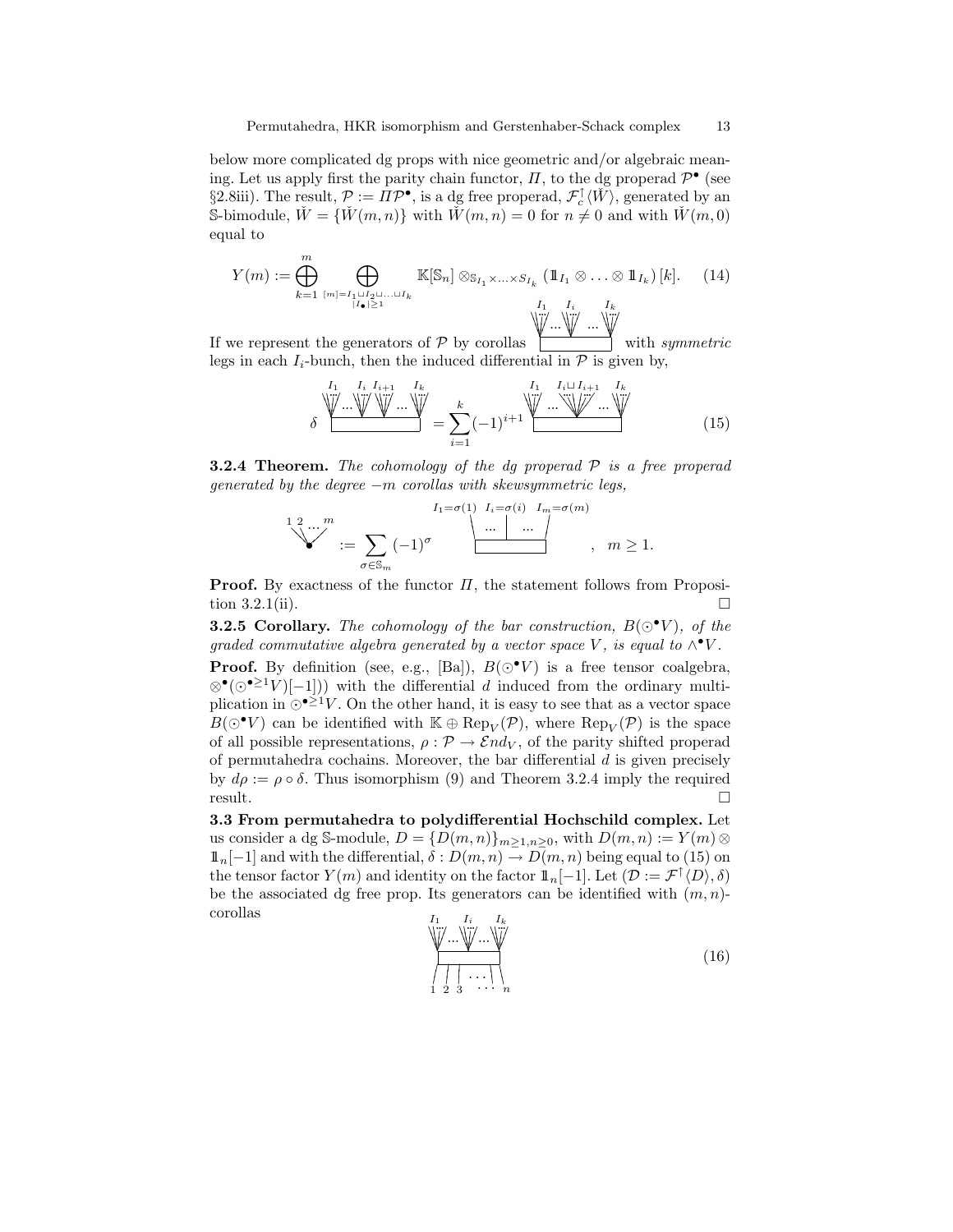of degree  $1 - k$ , one such a corolla for every partition  $[m] = I_1 \sqcup \ldots \sqcup I_k$ . The differential  $\delta$  in  $\mathcal D$  is then given by

δ + + + + % % %% ... ... + + + + % % %% ... + + + + % % %% ... ... + + + + % % %% ... ... - - - & & & # # # I<sup>1</sup> I<sup>i</sup> Ii+1 I<sup>k</sup> 1 2 3 . . . <sup>n</sup> = k X−1 i=1 (−1)i+1 + + + + % % %% ... ... 6 6 6 6 - - - % % % % ... ... ... + + + + % % % % ... ... - - - & & & # # # I<sup>1</sup> Iit Ii+1 I<sup>k</sup> 1 2 3 . . . <sup>n</sup> (17)

**3.3.1 Proposition.** The cohomology of the dg prop  $\mathcal{D}$  is a free prop,  $\mathcal{F}^{\uparrow}(X)$ , generated by an S-bimodule  $X = \{X(m,n)\}_{m\geq 1,n\geq 0}$  with  $X(m,n) := sgn_m \otimes$  $1\!\!1_n[m-1]$ .

**Proof.** By §2.8(ii), the functor  $\mathcal{F}^{\uparrow}$  is exact so that we have  $H(\mathcal{D}) =$  $\mathcal{F}^{\uparrow}\langle H(D)\rangle$ . By Künneth theorem,  $H(D(m,n))=H(Y(m))\otimes 1\!\!1_{n}[-1]$ . Finally, by Theorem 3.2.4,  $H(Y(m)) = H(\mathcal{P})(m, 0) = sgn_m[m]$ .

The space of all representations,  $\rho : \mathcal{D} \to \mathcal{E} nd_V$ , of the prop  $\mathcal{D}$  in a (finitedimensional) vector space  $V$  can be obviously identified with

$$
Rep_V(\mathcal{D}) := \bigoplus_{k \ge 1} \text{Hom}\left(\odot^{\bullet}V, (\odot^{\bullet \ge 1}V)^{\otimes k}\right)[1-k] = \bigoplus_{k \ge 1} \text{Hom}(\bar{\mathcal{O}}_V^{\otimes k}, \mathcal{O}_V)[1-k],
$$

where  $\mathcal{O}_V := \odot^{\bullet} V^*$  is the graded commutative ring of polynomial functions on the space V, and  $\overline{\mathcal{O}}_V := \odot^{\bullet \geq 1} V^*$  is its subring consisting of functions vanishing at 0. Differential (17) in the prop  $\mathcal D$  induces a differential,  $\delta$ , in the space Rep( $\mathcal{D}$ ) by the formula,  $\delta \rho := \rho \circ \delta$ ,  $\forall \rho \in \text{Rep}(\mathcal{D})$ .

**3.3.2 Proposition.** The complex  $(\text{Rep}(\mathcal{D})_V, \delta)$  is canonically isomorphic to the polydifferential subcomplex,  $(C_{diff}^{\bullet \geq 1}(\mathcal{O}_V), d_H)$  of the standard Hochschild complex,  $(C^{\bullet}(\mathcal{O}_V), d_H)$ , of the algebra  $\mathcal{O}_V$ .

**Proof.** We shall construct a degree 0 isomorphism of vector spaces,  $i$ :  $\text{Rep}_V(\mathcal{D}) \to C_{diff}^{\bullet \geq 1}(\mathcal{O}_V)$ , such that  $i \circ \delta = d_H \circ i$ , where  $d_H$  stands for the Hochschild differential. Let  $\{e_{\alpha}\}\$ be a basis of V, and  $\{x^{\alpha}\}\$ the associated dual basis of  $V^*$ . Any  $\rho \in \operatorname{Rep}_V(\mathcal{D})$  is uniquely determined by its values,

$$
\rho\left(\overrightarrow{\left(\overrightarrow{\bigvee_{i=1}^{n}\dots\bigvee_{i=1}^{n}}\cdots\bigvee_{i=1}^{n}\right)}_{i=1}^{n}\right)=:\sum_{I_{\bullet}^{I_{1},\dots,I_{k},J}\atop |I_{\bullet}|>1,|J|\ge0}I_{J}^{I_{1},\dots,I_{k}}x^{J}\otimes e_{I_{1}}\otimes\ldots\otimes e_{I_{k}}\in\text{Hom}(\bar{\mathcal{O}}_{V}^{\otimes k},\mathcal{O}_{V}),
$$

for some  $\Gamma_{J}^{I_{1},...,I_{k}} \in \mathbb{K}$ . Here the summation runs over multi-indices,  $I =$  $\alpha_1\alpha_2 \ldots \alpha_{|I|}, x^I := x^{\alpha_1} \odot \ldots \odot x^{\alpha_{|I|}},$  and  $e_I := e_{\alpha_1} \odot \ldots \odot e_{\alpha_{|I|}}.$  Then the required map  $i$  is given explicitly by

$$
i(\rho):=\sum_{I_1,...,I_k,J}\frac{1}{|J|!|I_1|!\cdots|I_k|!} \varGamma_J^{I_1,...,I_k}x^J\frac{\partial^{|I_1|}}{\partial x^{I_1}}\otimes\ldots\otimes \frac{\partial^{|I_k|}}{\partial x^{I_k}}
$$

where  $\partial^{|I|}/\partial x^I := \partial^{|I|}/\partial x^{\alpha_1} \dots \partial x^{\alpha_{|I|}}$ . Now it is an easy calculation to check (using the definition of the Hochschild differential) that  $i \circ \delta = d_H \circ i$ .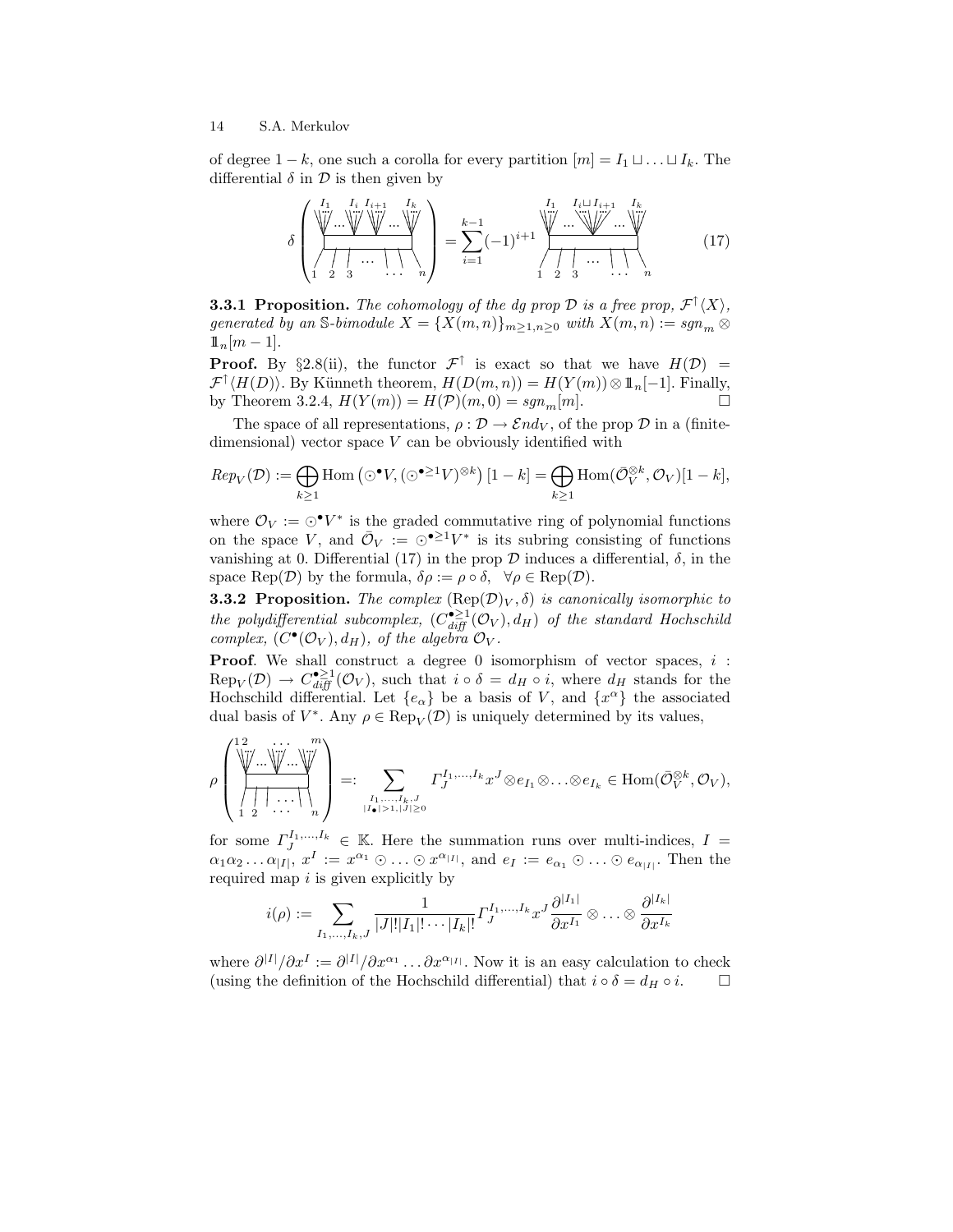Permutahedra, HKR isomorphism and Gerstenhaber-Schack complex 15

**3.3.3 Corollary.** 
$$
H(C_{diff}^{\bullet \geq 1}(\mathcal{O}_V)) = \wedge^{\bullet \geq 1}V \otimes \odot^{\bullet}V^*
$$
.

**Proof.** By Proposition 3.3.2, the cohomology  $H(C_{diff}^{\bullet \ge 1}(\mathcal{O}_V))$  of the polydifferential Hochschild is equal to the cohomology of the complex  $(\text{Rep}_V(\mathcal{D}), \delta)$ . The latter is equal, by isomorphism (9), to  $\text{Rep}_V(H(\mathcal{D}))$  which in turn is equal, by Proposition 3.3.1, to  $\wedge^{\bullet \geq 1} V \otimes \odot^{\bullet} V^*$ .

The complex  $C_{diff}^{\bullet}(\mathcal{O}_V)$  is a direct sum,  $\mathcal{O}_V \oplus C_{diff}^{\bullet \geq 1}(\mathcal{O}_V)$ , where  $\mathcal{O}_V$  is a trivial subcomplex. Thus Corollary 3.3.3 implies isomorphism (2).

**3.4 Hochschild complex.** Is there a dg prop whose representation complex is the general (rather than polydifferential) Hochschild complex for polynomial functions? Consider a dg free prop,  $\hat{\mathcal{D}}$ , which is generated by the same Sbimodule  $D$  as the prop  $D$  above, but equipped with a different differential,  $\delta$ , given on the generators by (17) and two extra terms,

$$
(\hat{\delta}-\delta)\frac{\prod_{i=1}^{I_1}\dots\prod_{i=1}^{I_k}\dots\prod_{i=1}^{I_k}}{\prod_{j=1}^{I_1}\dots\prod_{j=1}^{I_k}\dots\prod_{j=1}^{I_{j=1}}\dots\prod_{j=1}^{I_1}\dots\prod_{j=1}^{I_2}\dots\prod_{j=1}^{I_k}\dots\prod_{j=1}^{I_k}}-\sum_{j=1}^{I_1}\sum_{j=1}^{I_2}\dots\prod_{j=1}^{I_k}\dots\prod_{j=1}^{I_k}\dots\prod_{j=1}^{I_k}\dots\prod_{j=1}^{I_k}\dots\prod_{j=1}^{I_k}\dots\prod_{j=1}^{I_k}\dots\prod_{j=1}^{I_k}\dots\prod_{j=1}^{I_k}\dots\prod_{j=1}^{I_k}\dots\prod_{j=1}^{I_k}\dots\prod_{j=1}^{I_k}\dots\prod_{j=1}^{I_k}\dots\prod_{j=1}^{I_k}\dots\prod_{j=1}^{I_k}\dots\prod_{j=1}^{I_k}\dots\prod_{j=1}^{I_k}\dots\prod_{j=1}^{I_k}\dots\prod_{j=1}^{I_k}\dots\prod_{j=1}^{I_k}\dots\prod_{j=1}^{I_k}\dots\prod_{j=1}^{I_k}\dots\prod_{j=1}^{I_k}\dots\prod_{j=1}^{I_k}\dots\prod_{j=1}^{I_k}\dots\prod_{j=1}^{I_k}\dots\prod_{j=1}^{I_k}\dots\prod_{j=1}^{I_k}\dots\prod_{j=1}^{I_k}\dots\prod_{j=1}^{I_k}\dots\prod_{j=1}^{I_k}\dots\prod_{j=1}^{I_k}\dots\prod_{j=1}^{I_k}\dots\prod_{j=1}^{I_k}\dots\prod_{j=1}^{I_k}\dots\prod_{j=1}^{I_k}\dots\prod_{j=1}^{I_k}\dots\prod_{j=1}^{I_k}\dots\prod_{j=1}^{I_k}\dots\prod_{j=1}^{I_k}\dots\prod_{j=1}^{I_k}\dots\prod_{j=1}^{I_k}\dots\prod_{j=1}^{I_k}\dots\prod_{j=1}^{I_k}\dots\prod_{j=1}^{I_k}\dots\prod_{j=1}^{I_k}\dots\prod_{j=1}^{I_k}\dots\prod_{j=1}^{I_k}\dots\prod_{j=1}^{I_k}\dots\prod_{j=1}^{I_k}\dots\prod_{j=1}^{I_k}\dots
$$

**3.4.1 Proposition.**  $H(\hat{\mathcal{D}}) = H(\mathcal{D}) = \mathcal{F}^{\uparrow} \langle X \rangle$ .

**Proof.** Define a weight of a generating corolla (16) of the prop  $\hat{\mathcal{D}}$  to be  $\sum_{i=1}^{k} |I_i|$ , and the *weight*,  $w(G)$ , of a decorated graph G from  $\hat{\mathcal{D}}$  to be the sum of weights of all constituent corollas of G. Then  $F_p := \{span \langle G \rangle | w(G) \leq p\}_{p\geq 0}$ is a bounded below exhaustive filtration of the complex  $(\hat{\mathcal{D}}, \hat{\delta})$ . By the classical convergence theorem, the associated spectral sequence  ${E_r, d_r}_{r>0}$  converges to  $H(\hat{\mathcal{D}})$ . Its 0th term,  $(E_0, d_0)$ , is precisely the complex  $(\mathcal{D}, \delta)$ . Thus  $E_1$ , is, by Propsition 3.3.1, the free prop  $\mathcal{F}^{\uparrow} \langle X \rangle$  so that  $d_1$  vanishes and the spectral sequence degenerates at the first term completing the proof.  $\Box$ 

The complex  $(\text{Rep}_V(\hat{\mathcal{D}}), \hat{\delta})$  associated, by §2.8(ii), to the dg prop  $(\hat{\mathcal{D}}, \hat{\delta})$  is easily seen to be precisely the standard Hochschild complex,  $(C^{\bullet \geq 1}(\overline{\mathcal{O}}_V))$  $\oplus_{k\geq 1}$ Hom $(\bar{\mathcal{O}}_V^{\otimes k}, \bar{\mathcal{O}}_V), d_H)$  of the non-unital algebra  $\bar{\mathcal{O}}_V$  with coefficients in the unital algebra  $\mathcal{O}_V$ . Hence Proposition 3.4.1 and isomorphism (9) immediately imply that  $HC^{\bullet \geq 1}(\bar{\mathcal{O}}_V) = \wedge^{\bullet \geq 1} V \otimes \odot^{\bullet} V^*$  which in turn implies, with the help of the theory of simplicial modules (see, e.g., Proposition 1.6.5 in [Lo]), the Hochschild-Kostant-Rosenberg isomorphism (1). Using language of dg props, we deduced it, therefore, from the permutahedra cell complex.

3.5 From permutahedra to polydifferential Gerstenhaber-Schack complex. Let us consider a dg S-module,  $Q = \{Q(m,n)\}_{m\geq 1,n\geq 1}$ , with  $Q(m,n) := Y(m) \otimes Y(n)^*[-2]$  and the differential,  $d = \delta \otimes \overline{Id} + \overline{Id} \otimes \delta^*$ , where  $\delta$  is given by (15). Let  $(Q := \mathcal{F}^{\dagger} \langle Q \rangle, d)$  be the associated dg free prop. |<br>|

 $\overline{\phantom{a}}$ 

Its generators can be identified with corollas

$$
\begin{array}{ll}\nI_1 & I_i & I_m \\
\hline\n\bigvee_{i=1}^{n} \dots \bigvee_{i=1}^{n} \dots \bigvee_{i=1}^{n} \\
\hline\n\bigwedge_{j=1}^{n} \dots \bigwedge_{j=1}^{n} \\
\hline\n\bigvee_{j=1}^{n} \dots \bigvee_{j=1}^{n} \dots \bigvee_{j=n}^{n} \\
\hline\n\end{array}\n\text{of degree } 2 - m - n
$$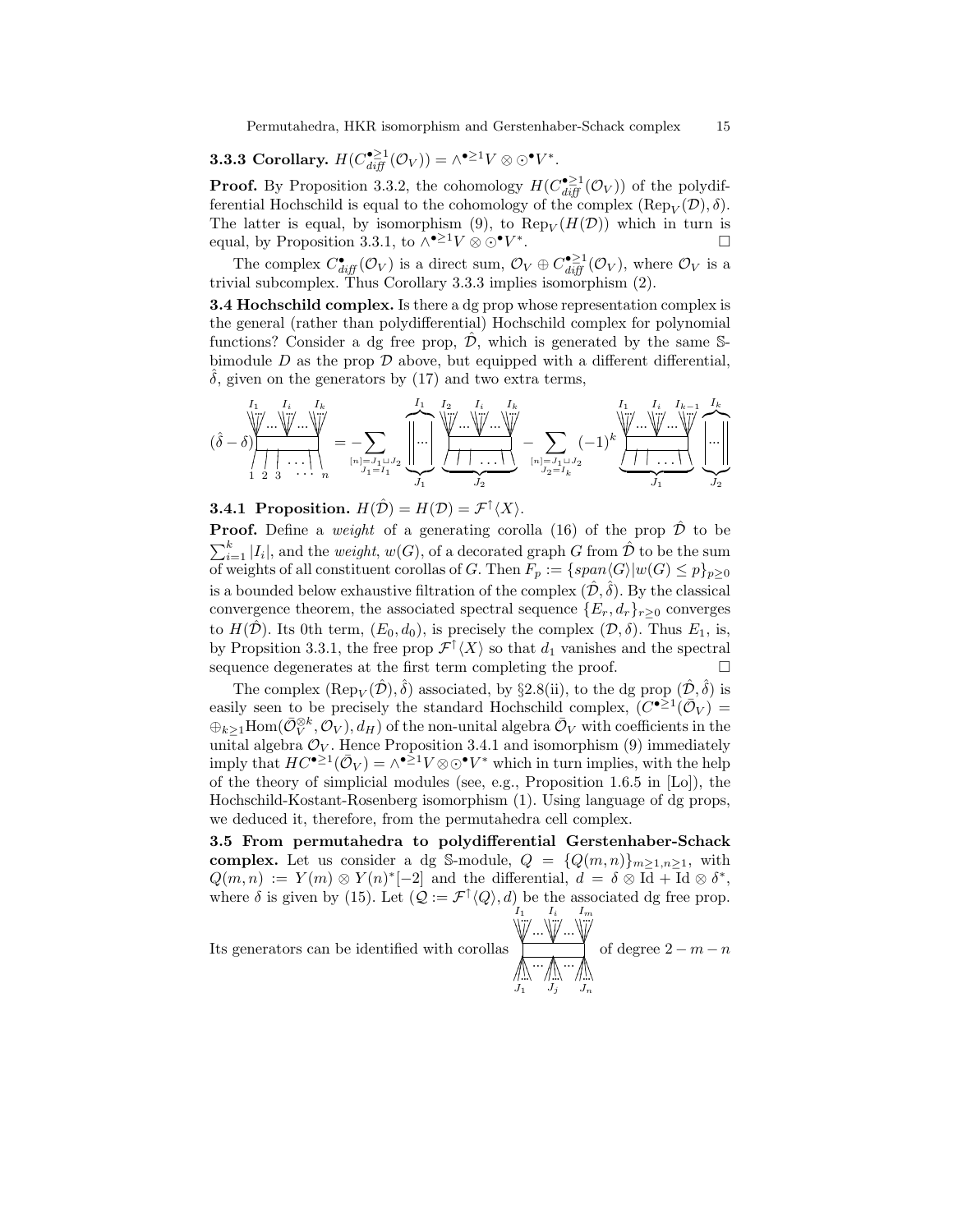with symmetric legs in each input and output bunch. The differential  $d$  is given on the generators by

$$
d\underset{J_1}{\underbrace{\bigwarrow{\bigvee}}\cdots\underset{J_j}{\underbrace{\bigvee}}\cdots\underset{J_j}{\underbrace{\bigvee}}\cdots\underset{J_{j+1}}{\underbrace{\bigvee}}\cdots\underset{J_n}{\underbrace{\bigvee}}\cdots\underset{J_n}{\underbrace{\bigvee}}\cdots\underset{J_1}{\underbrace{\bigvee}}\cdots\underset{J_j}{\underbrace{\bigvee}}\cdots\underset{J_{j+1}}{\underbrace{\bigvee}}\cdots\underset{J_n}{\underbrace{\bigvee}}\cdots\underset{J_n}{\underbrace{\bigvee}}\cdots\underset{J_n}{\underbrace{\bigvee}}\cdots\underset{J_n}{\underbrace{\bigvee}}\cdots\underset{J_1}{\underbrace{\bigvee}}\cdots\underset{J_1}{\underbrace{\bigvee}}\cdots\underset{J_1}{\underbrace{\bigvee}}\cdots\underset{J_1}{\underbrace{\bigvee}}\cdots\underset{J_{j+1}}{\underbrace{\bigvee}}\cdots\underset{J_n}{\underbrace{\bigvee}}\cdots\underset{J_n}{\underbrace{\bigvee}}\cdots\underset{J_n}{\underbrace{\bigvee}}\cdots\underset{J_n}{\underbrace{\bigvee}}\cdots\underset{J_n}{\underbrace{\bigvee}}\cdots\underset{J_n}{\underbrace{\bigvee}}\cdots\underset{J_n}{\underbrace{\bigvee}}\cdots\underset{J_n}{\underbrace{\bigvee}}\cdots\underset{J_n}{\underbrace{\bigvee}}\cdots\underset{J_n}{\underbrace{\bigvee}}\cdots\underset{J_n}{\underbrace{\bigvee}}\cdots\underset{J_n}{\underbrace{\bigvee}}\cdots\underset{J_n}{\underbrace{\bigvee}}\cdots\underset{J_n}{\underbrace{\bigvee}}\cdots\underset{J_n}{\underbrace{\bigvee}}\cdots\underset{J_n}{\underbrace{\bigvee}}\cdots\underset{J_n}{\underbrace{\bigvee}}\cdots\underset{J_n}{\underbrace{\bigvee}}\cdots\underset{J_n}{\underbrace{\bigvee}}\cdots\underset{J_n}{\underbrace{\bigvee}}\cdots\underset{J_n}{\underbrace{\bigvee}}\cdots\underset{J_n}{\underbrace{\bigvee}}\cdots\underset{J_n}{\underbrace{\bigvee}}\cdots\
$$

**3.5.1 Proposition.**  $H(Q)$  is a free prop generated by an S-bimodule {sgn<sub>m</sub>  $\otimes$  $sgn_n[m + n - 2]\}_{m,n \geq 1}.$ 

**Proof.** Use Theorem 3.2.4 and the Künneth theorem.  $\Box$ 

The complex of representations,  $(\text{Rep}(\mathcal{Q}), d)$ , is isomorphic as a graded vector space to  $C^{\bullet,\bullet}(\bar{\mathcal{O}}_V) := \bigoplus_{m,n\geq 1} \text{Hom}(\bar{\mathcal{O}}_V^{\otimes m}, \bar{\mathcal{O}}_V^{\otimes n})[m+n-2]$ . The latter has a well-known *Gerstenhaber-Schack differential* [GS1],

$$
d_{GS}
$$
: Hom $(\overline{O}_{V}^{\otimes n}, \overline{O}_{V}^{\otimes m}) \stackrel{d_{GS}^{1} \otimes d_{GS}^{2}}{\longrightarrow}$  Hom $(\overline{O}_{V}^{\otimes n+1}, \overline{O}_{V}^{\otimes m}) \oplus$  Hom $(\overline{O}_{V}^{\otimes n}, \overline{O}_{V}^{\otimes m+1}),$ 

with  $d_{GS}^1$  given on an arbitrary  $\Phi \in \text{Hom}(V^{\otimes n}, V^{\otimes m})$  by

$$
(d_{GS}^1 \Phi)(f_0, ..., f_n) := -\Delta^{m-1}(f_0) \cdot \Phi(f_1, ..., f_n) + \sum_{i=0}^{n-1} (-1)^i f(f_0, ..., f_i f_{i+1}, ..., f_n)
$$

$$
+ (-1)^n \Phi(f_1, f_2, ..., f_{n-1}) \cdot \Delta^{m-1}(f_n), \quad \forall \ f_0, f_1, ..., f_n \in \bar{\mathcal{O}}_V,
$$

where the multiplication in  $\bar{\mathcal{O}}_V$  is denoted by juxtaposition, the induced multiplication in the algebra  $\overline{\mathcal{O}}_V^{\otimes m}$  by  $\cdot$ , the comultiplication in  $\overline{\mathcal{O}}_V$  by  $\Delta$ , and

$$
\Delta^{m-1} : (\Delta \otimes \mathrm{Id}^{\otimes m-2}) \circ (\Delta \otimes \mathrm{Id}^{\otimes m-3}) \circ \ldots \circ \Delta : \bar{\mathcal{O}}_V \to \bar{\mathcal{O}}_V^{\otimes m},
$$

for  $m \geq 2$  while  $\Delta^0 := \text{Id}$ . The expression for  $d_{GS}^2$  is an obvious dual analogue of the one for  $d_{GS}^1$ .

It is evident, however, that  $(\text{Rep}(Q), d) \neq (C^{\bullet, \bullet}(\bar{\mathcal{O}}_V), d_{GS})$ . What is then the meaning of the *naturally* constructed complex  $(Rep(Q), d)$ ?

**3.5.2** Definition-proposition. Let  $C_{diff}^{\bullet,\bullet}(\bar{\mathcal{O}}_V)$  be a subspace of  $C^{\bullet,\bullet}(\bar{\mathcal{O}}_V)$ spanned by polydifferential operators of the form,

$$
\begin{array}{ccc}\varPhi :& \bar{\mathcal{O}}_V^{\otimes m} & \longrightarrow & \bar{\mathcal{O}}_V^{\otimes n} \\ & f_1 \otimes \ldots \otimes f_m \longrightarrow \varGamma(f_1, \ldots, f_m),\end{array}
$$

with  $\Phi(f_1,\ldots,f_m) = x^{J_1} \otimes \ldots \otimes x^{J_n} \cdot \Delta^{n-1} \left( \frac{\partial^{|I_1|} f_1}{\partial x^{I_1}} \right) \cdot \ldots \cdot \Delta^{n-1} \left( \frac{\partial^{|I_1|} f_m}{\partial x^{I_m}} \right)$ for some families of nonempty multi-indexes  $I_{\bullet}$  and  $\widetilde{J}_{\bullet}$ . Then  $C_{diff}^{\bullet,\bullet}(\bar{\cal O}_V)$  is a subcomplex of the Gerstenhaber-Schack complex  $(C^{\bullet,\bullet}(\bar{\mathcal{O}}_V), d_{GS})$ .

**Proof.** Proving that  $C_{diff}^{\bullet,\bullet}(\bar{\mathcal{O}}_V)$  is a subcomplex of  $(C^{\bullet,\bullet}(\bar{\mathcal{O}}_V), d_{GS}^1)$  is very similar to the Hochschild complex case. So we omit these details and concentrate instead on showing that  $C_{diff}^{\bullet,\bullet}(\bar{\mathcal{O}}_V)$  is a subcomplex of  $(C^{\bullet,\bullet}(\bar{\mathcal{O}}_V), d_{GS}^2)$ .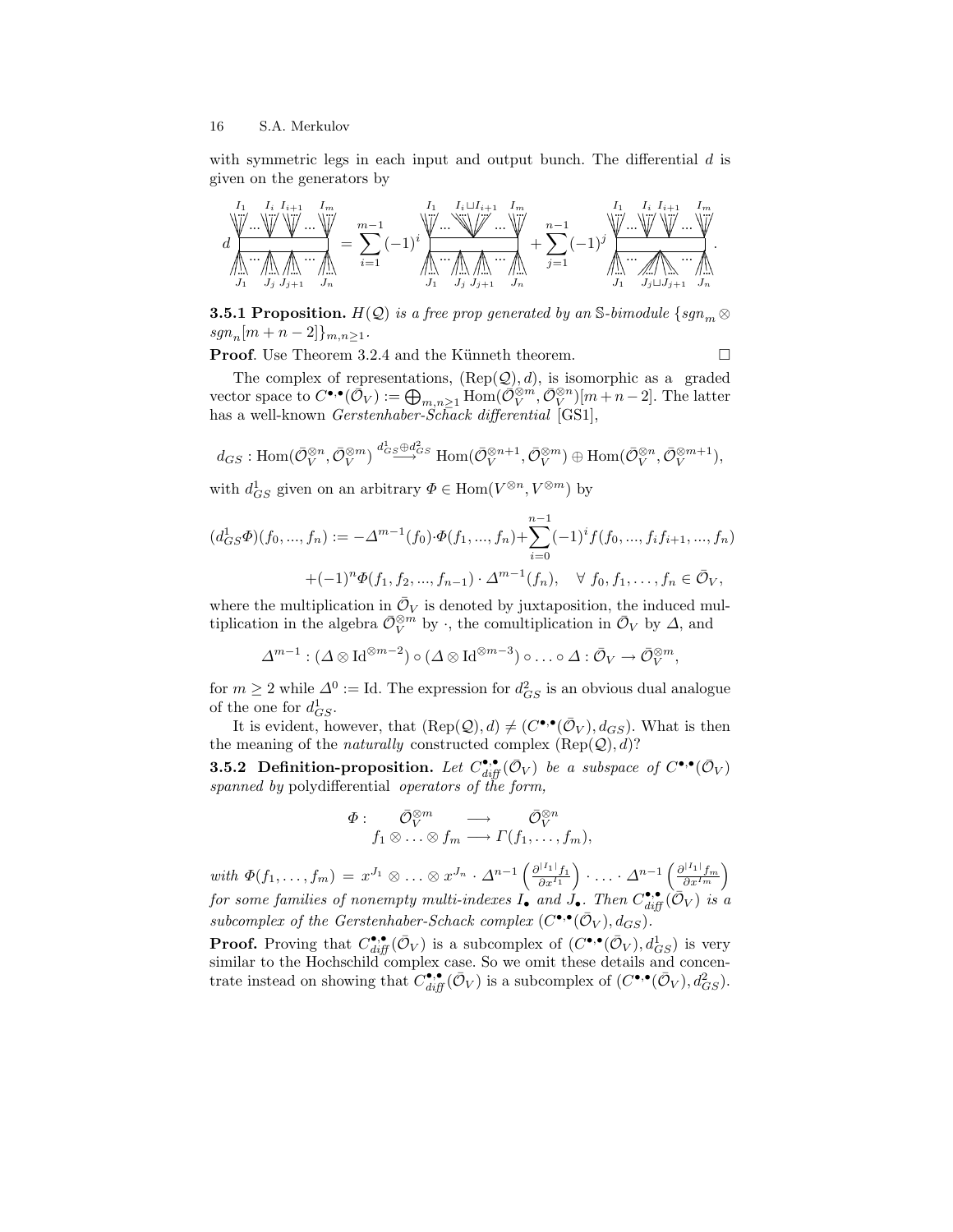If, for arbitrary  $f \in \bar{\mathcal{O}}_V$ , we use Sweedler's notation,  $\Delta f = \sum f' \otimes f''$ , for the coproduct in  $\overline{\mathcal{O}}_V$ , then, for an operator  $\Phi$  as above, one has,

$$
d_{GS}^2 \Phi(f_1, ..., f_m) = -\sum f'_1 \cdots f'_m \otimes \Phi(f''_1, ..., f''_m) - \sum_{i=1}^n (-1)^i \Delta_i \Phi(f_1, ..., f_m)
$$

$$
+ (-1)^n \sum \Phi(f'_1, ..., f'_m) \otimes f''_1 \cdots f''_m
$$

where  $\Delta_i$  means  $\Delta$  applied to the *i*-tensor factor in the space of values,  $\bar{\mathcal{O}}_V^{\otimes n}$ , of  $\Phi$ . Taking into account the particular structure of  $\Phi$ , one can see that  $d_{GS}^2 \Phi$ is a linear combination of polydifferential operators if and only if an equality holds,

$$
\Delta^2 \frac{\partial^{|I|} f}{\partial x^I} = \sum f' \otimes \Delta \frac{\partial^{|I|} f''}{\partial x^I},
$$

for arbitrary  $f \in \bar{\mathcal{O}}_V$  and arbitrary non-empty multi-index I. As product and coproduct in  $\overline{\mathcal{O}}_V$  are consistent, it is enough to check this equality under the assumption that dim  $V = 1$  in which case it is straightforward.  $\Box$ 

**3.5.3 Proposition.** (i) The complexes  $(\text{Rep}(\mathcal{Q}), d)$  and  $(C_{\text{diff}}^{\bullet,\bullet}(\bar{\mathcal{O}}_V), d_{GS})$  are canonically isomorphic. (ii)  $HC_{diff}^{\bullet,\bullet}(\bar{\mathcal{O}}_V) = \wedge^{\bullet \geq 1} V \otimes \odot^{\bullet \geq 1} V^*$ .

**Proof.** (i) Any representation  $\rho \in \text{Rep}(Q)$  is uniquely determined by its values on the generators,

$$
\rho\left(\underbrace{\left(\bigvee_{i=1}^{m}\dots\bigvee_{i=1}^{m}\dots\bigvee_{i=1}^{m}\right)}_{1\ 2}=\sum\limits_{i=1}^{m}\Gamma^{I_{1},...,I_{k}}_{J_{1},...,J_{l}}x^{J_{1}}\otimes\ldots\otimes x^{J_{l}}\otimes e_{I_{1}}\otimes\ldots\otimes e_{I_{k}}.
$$

for some  $\Gamma^{I_1,...,I_k}_{J_1,...,J_l} \in \mathbb{K}$ . It is a straightforward calculation to check that the map  $i : \text{Rep}(Q) \to C_{diff}^{\bullet,\bullet}(\bar{\mathcal{O}}_V)$  given by

$$
i(\rho):=\sum \frac{\varGamma^{I_{1},...,I_{k}}_{J_{1},...,J_{l}}}{|I_{1}|!\cdots|J_{l}|!}x^{J_{1}}\otimes\ldots\otimes x^{J_{l}}\cdot\varDelta^{l-1}\left(\frac{\partial^{|I_{1}|}}{\partial x^{I_{1}}}\right)\cdot\ldots\cdot\varDelta^{l-1}\left(\frac{\partial^{|I_{l}|}}{\partial x^{I_{l}}}\right)
$$

satisfy the condition  $\rho \circ d = d_{GS} \circ \rho$ . Now 3.5.3(ii) follows immediately from isomorphism  $(9)$  and Proposition 3.5.1.

3.6 Gerstenhaber-Schack complex. It is not hard to guess which dg prop,  $(\hat{Q}, \hat{d})$ , has the property that its associated dg space of representations,  $(Rep(\hat{Q}), \hat{d})$ , is exactly the Gerstenhaber-Schack complex  $(C^{\bullet,\bullet}(\bar{O}_V), d_{GS})$ . As a prop,  $\hat{Q}$  is, by definition, the same as  $Q$  above, but the differential differs from d by the following four groups of terms,

$$
(\hat{d}-d)\hspace{-1cm}\underbrace{\left\|\hspace{-1cm}\right\|_{\mathcal{M}}^{I_{1}}\cdots\hspace{-1cm}\right\|_{\mathcal{J}_{1}}^{I_{k}}}_{J_{1}}=\hspace{-1cm}\underbrace{-\sum_{J_{\bullet}=J'_{\bullet}\sqcup J''_{\bullet}}\hspace{-1cm}\underbrace{\left\|\hspace{-1cm}\right\|_{\mathcal{M}}^{I_{1}}\cdots\hspace{-1cm}\right\|_{\mathcal{J}^{\prime}_{\bullet}\sqcup\ldots\sqcup J'_{l}}^{I_{k}}}_{J'_{1}\sqcup\ldots\sqcup J'_{l}}-\sum_{J_{\bullet}=J'_{\bullet}\sqcup J''_{\bullet}}(-1)^{k}\hspace{-1cm}\underbrace{\left\|\hspace{-1cm}\right\|_{\mathcal{M}}^{I_{k-1}}\cdots\hspace{-1cm}\right\|_{\mathcal{M}}^{I_{k}}}_{J'_{1}\sqcup\ldots\sqcup J'_{l}}\hspace{-1cm}\underbrace{\left\|\hspace{-1cm}\right\|_{\mathcal{M}}^{I_{k}}}_{J'_{1}\sqcup\ldots\sqcup J'_{l}}\hspace{-1cm}\underbrace{\left\|\hspace{-1cm}\right\|_{\mathcal{M}}^{I_{k}}}_{J'_{1}\sqcup\ldots\sqcup J'_{l}}\hspace{-1cm}\underbrace{\left\|\hspace{-1cm}\right\|_{\mathcal{M}}^{I_{k}}}_{J'_{1}\sqcup\ldots\sqcup J'_{l}}.
$$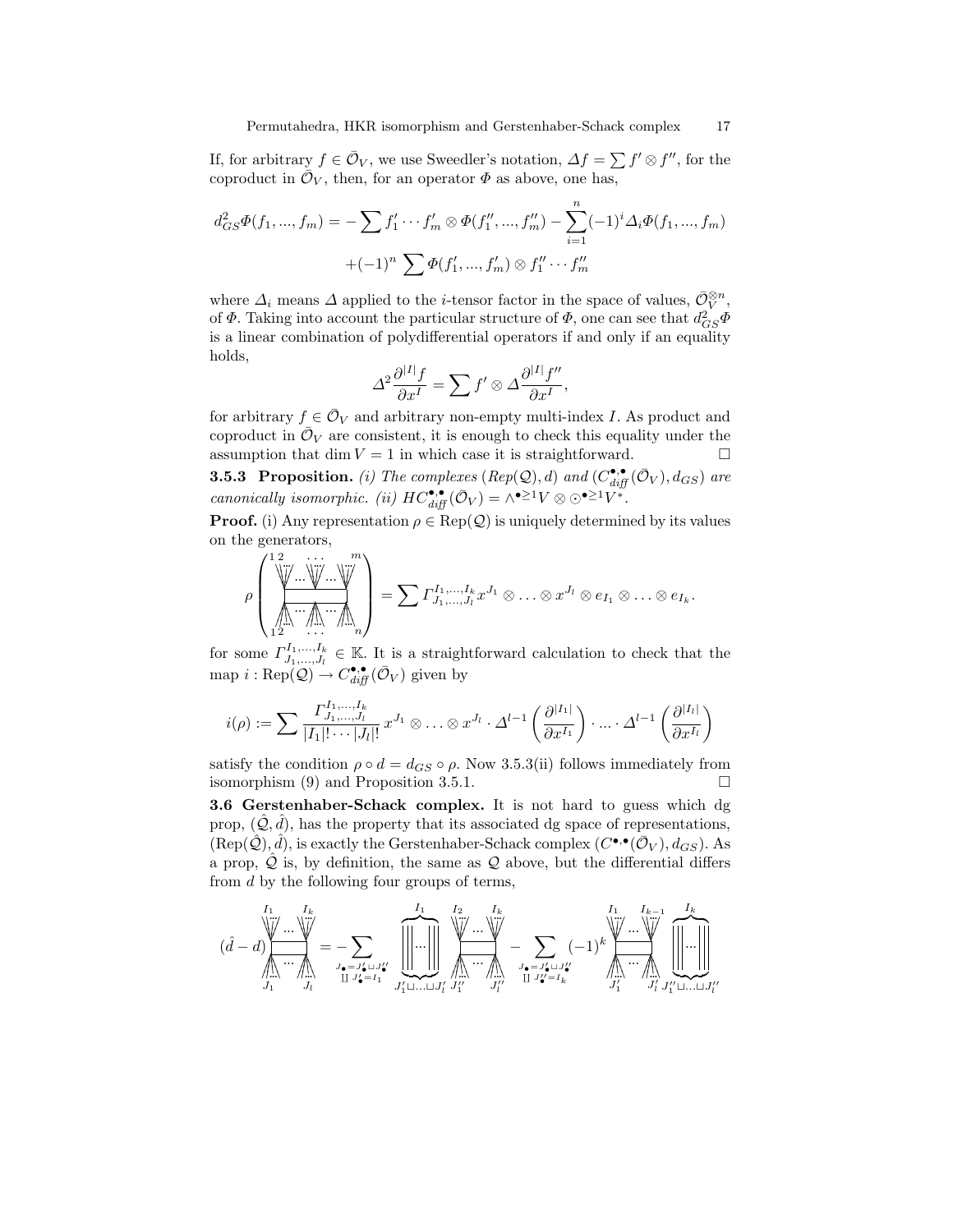

Using a spectral sequence argument very similar to the one used in the proof of Proposition 3.4.1, one easily obtains the following

**3.6.1 Proposition.**  $H(\hat{Q}) = H(Q)$ .

3.6.2 Corollary.  $H(C^{\bullet,\bullet}(\bar{\mathcal{O}}_V))=H(C^{\bullet,\bullet}_{diff}(\bar{\mathcal{O}}_V))=\wedge^{\bullet\geq 1}V\otimes\odot^{\bullet\geq 1}V^*.$ 

The latter result together with the standard results from the theory of simplicial modules [Lo] imply formula (3).

3.7 On the Etingof-Kazhdan quantization. Note that the Gerstenhaber-Schack complex  $\widetilde{C}^{\bullet,\bullet}(\bar{\mathcal{O}}_V)$  has a structure of prop, the endomorphism prop of  $\bar{\mathcal{O}}_V$ . Moreover, it is easy to see that  $C_{diff}^{\bullet,\bullet}(\bar{\mathcal{O}}_V)$  is also closed under prop compositions so that the natural inclusion,  $j: C_{diff}^{\bullet,\bullet}(\bar{\mathcal{O}}_V) \to C^{\bullet,\bullet}(\bar{\mathcal{O}}_V)$ , is a morphism of props [Me4]. A choice of a minimal resolution,  $\mathcal{A}ss\mathcal{B}_{\infty}$ , of the prop,  $\mathcal{A}ss\mathcal{B}$ , of associative bialgebras, induces [MV] on  $C^{\bullet,\bullet}(\overline{\mathcal{O}}_V)$  (resp. on  $C^{\bullet,\bullet}_{diff}(\overline{\mathcal{O}}_V)$ ) the structure of a filtered  $L_{\infty}$ -algebra whose Maurer-Cartan elements describe deformations of the standard bialgebra structure on  $\bar{\mathcal{O}}_V$  in the class of (resp. polydifferential) strongly homotopy bialgebra structures. Moreover [MV], the initial term of this induced  $L_{\infty}$ -structure is precisely the Gerstenhaber-Schack differential. The inclusion map  $j : C^{\bullet,\bullet}_{diff}(\bar{\mathcal{O}}_V) \to C^{\bullet,\bullet}(\bar{\mathcal{O}}_V)$  extends to a morphism of  $L_{\infty}$ -algebras which, by isomorphisms (4) and (3), is a quasiisomorphism. The Etingof-Kazhdan universal quantization [EK] of (possibly, infinite-dimensional) Lie bialgebra structures on  $V$  associates to such a structure, say  $\nu$ , a Maurer-Cartan element,  $\gamma_{\nu}$ , in the  $L_{\infty}$ -algebra  $C^{\bullet,\bullet}(\bar{\mathcal{O}}_V)$ . As  $L_{\infty}$ quasi-isomorphisms are invertible [Ko], there is always an associated Maurer-Cartan element  $j^{-1}(\gamma_\nu^{EK})$  which, for degree reasons, describes an associted to v polydifferential bialgebra structure on  $\overline{\mathcal{O}}_V$ . Thus we proved that for any Lie bialgebra structure,  $\nu$ , on a vector space  $V$  there exists its bialgebra quantization,  $j^{-1}(\gamma_\nu^{EK})$ , within the class of polydifferential operators from  $\mathcal{C}_{poly}^{\bullet,\bullet}(\mathcal{O}_V)$ .

# 4 Dg prop of unital  $A_{\infty}$ -structures

**4.1 Differential in a free prop.** A differential in a free prop  $\mathcal{F}^{\uparrow}\langle E \rangle$  can be decomposed into a sum,  $\delta = \sum_{p\geq 1} \delta_{(p)}$ , where  $\delta^{(p)}: E \stackrel{\delta}{\longrightarrow} \mathcal{F}^{\uparrow} \langle E \rangle \stackrel{pr_p}{\longrightarrow} \mathcal{F}^{\uparrow}_{(p)} \langle E \rangle$ is the composition of  $\delta$  with the projection to the subspace,  $\mathcal{F}_{\alpha}^{\uparrow}$  $\langle \hat{\Gamma} \rangle \langle E \rangle \subset \mathcal{F}^{\uparrow} \langle E \rangle,$ spanned by decorated graphs with precisely  $p$  vertices. We studied in  $\S 3$  free props equipped with differentials of the form  $\delta = \delta_{(1)}$  which preserve the number of vertices of decorated graphs, and heavily used the fact that  $\delta$  makes the associated space of representations,  $\text{Rep}_V(\mathcal{F}^{\uparrow}\langle E\rangle) \simeq \text{Hom}(E, \mathcal{E}nd_V)$ , into a complex whose cohomology one can easily read from the cohomology of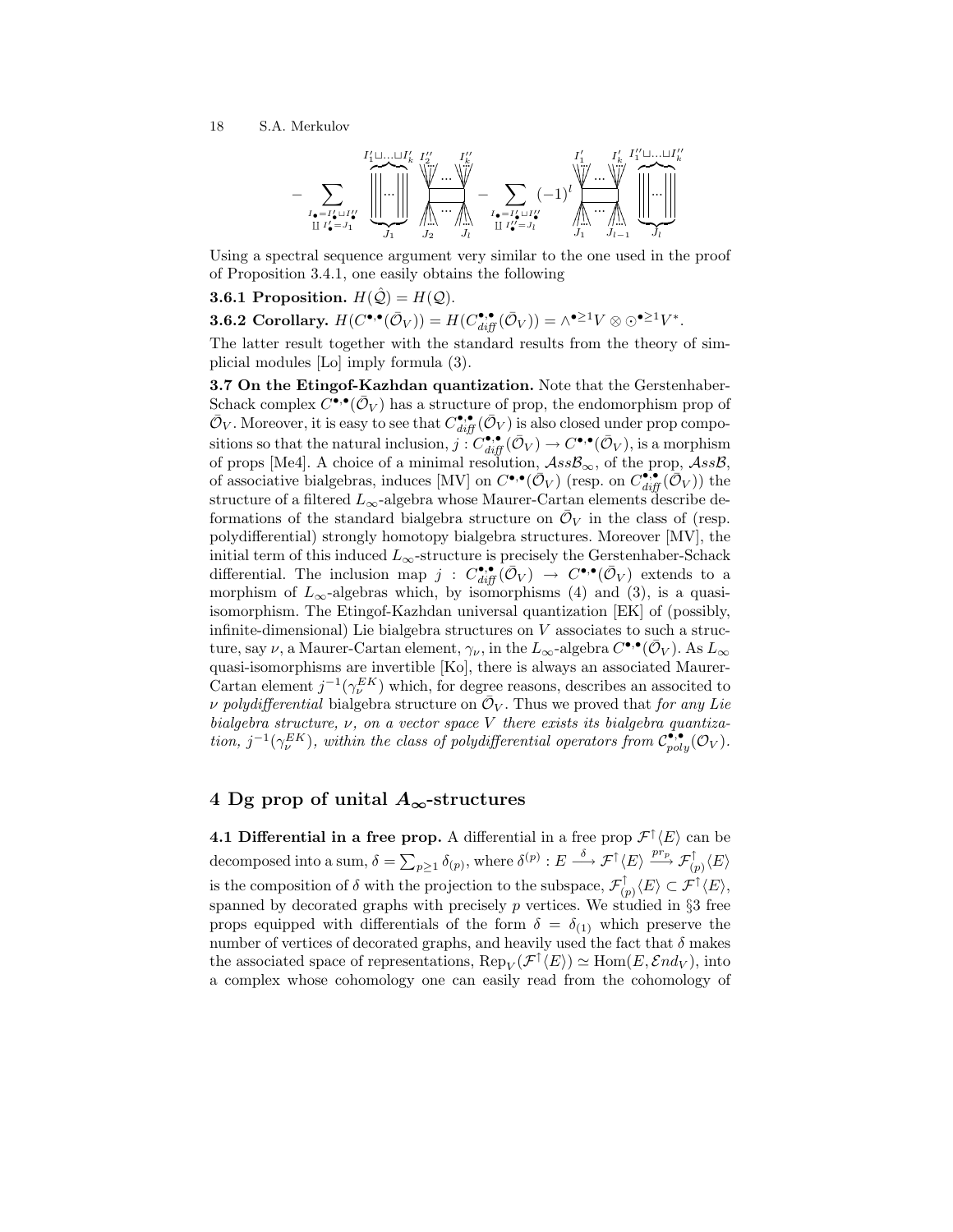$(\mathcal{F}^{\uparrow}\langle E\rangle,\delta)$ . Remarkably [MV], a generic differential  $\delta$  in  $\mathcal{F}^{\uparrow}\langle E\rangle$  makes the vector space  $\text{Rep}_V(\mathcal{F}^{\uparrow}\langle E\rangle)[1]$  into a  $L_{\infty}$ -algebra whose pth homotopy Lie bracket is completely determined by p-th summand,  $\delta_{(p)}$ , of the differential  $\delta$ . In particular, if  $\delta$  has  $\delta_{(p)} = 0$  for all  $p \geq 3$ , then  $\text{Rep}_V(\mathcal{F}^{\uparrow} \langle E \rangle)[1]$  is canonically a dg Lie algebra with the differential determined by  $\delta_{(1)}$  and Lie brackets determined by  $\delta_{(2)}$ . Thus, if we want to extend isomorphisms (1) and (2) into isomorphisms of Lie algebras, we have to look for more complicated (than the ones studied in §3) dg props canonically associated with the (polydifferential) Hochschild complex for  $\mathcal{O}_V$ .

4.2 Dg prop of polyvector fields. Let  $PolyV$  be a dg free prop generated by the S-module,  $X[-1] = \{X(m,n)[-1]\}_{m \geq 1, n \geq 0}$ ,

X(m, n)[−1] = sgn<sup>m</sup> ⊗ 11n[m − 2] = spanh • KKKKKK < < < < . . . ---ss ss ss 1 2 m ssssss ----. . . < < < <KK KK KK 1 2 n i

which is obtained from the S-module X of Proposition 3.3.1 by a degree shift. The differential in  $\mathcal{P}oly\mathcal{V}$  is defined as follows (cf. [Me1]),  $I<sub>2</sub>$ 



where  $\sigma(I_1 \sqcup I_2)$  is the sign of the permutation  $[n] \to I_1 \sqcup I_2$ . This differential is quadratic,  $\partial = \partial_{(2)}$ , so that, according to the general theory (see Theorem 60 in [MV]), the space  $\text{Rep}(\mathcal{P}olyV)_V[1] = \wedge^{\bullet \geq 1} V \otimes \odot^{\bullet} V \simeq \wedge^{\bullet \geq 1} \mathcal{T}_V$  comes equipped with a Lie algebra structure which, as it is not hard to check (cf. [Me1]), is precisely the Schouten bracket.

4.3 Unital  $A_{\infty}$ -structures on  $\mathcal{O}_V$ . It is well-known that the vector space  $\bar{C}$ • $(\mathcal{O}_V) := \bigoplus_{k \geq 1} \text{Hom}(\mathcal{O}_V^{\otimes k}, \mathcal{O}_V)[1-k]$  has a natural graded Lie algebra structure with respect to the Gerstenhaber brackets,  $[ , ]_G$ . By definition, an  $A_{\infty}$ -algebra structure on the space  $\mathcal{O}_V$  is a Maurer-Cartan element in this Lie algebra, that is, a total degree 1 element  $\Gamma \in \overline{C}^{\bullet}(\mathcal{O}_V)$  such that  $[T, \Gamma]_G = 0$ . Such an element,  $\Gamma$ , is equivalent to a sequence of homogeneous linear maps,  $\{\Gamma_k: \mathcal{O}_V^{\otimes k} \to \mathcal{O}_V[2-k]\}$  satisfying a sequence of quadratic equations (cf. [St]). An  $A_{\infty}$ -algebra structure is called *unital* if, for every  $k \geq 3$ , the map  $\Gamma_k$  factors through the composition  $\mathcal{O}_V^{\otimes k} \to \bar{\mathcal{O}}_V^{\otimes k} \to \mathcal{O}_V[k-2]$  and  $\Gamma_2(1, f) = \Gamma_2(f, 1) = f$ . The following lemma is obvious.

**4.3.1 Lemma.** There is a one-to-one correspondence between unital  $A_{\infty}$ structures on  $\mathcal{O}_V$  and Maurer-Cartan elements,

$$
\{ \Gamma \in \bar{C}^{\bullet}(\bar{\mathcal{O}}_V) : \ |\Gamma| = 1 \text{ and } d_H \Gamma + \frac{1}{2} [\Gamma, \Gamma]_G = 0 \},
$$

in the Hochschild dg Lie algebra,  $\bar{C}^{\bullet}(\bar{\mathcal{O}}_V)$ , for the ring  $\bar{\mathcal{O}}_V \subset \mathcal{O}_V$ .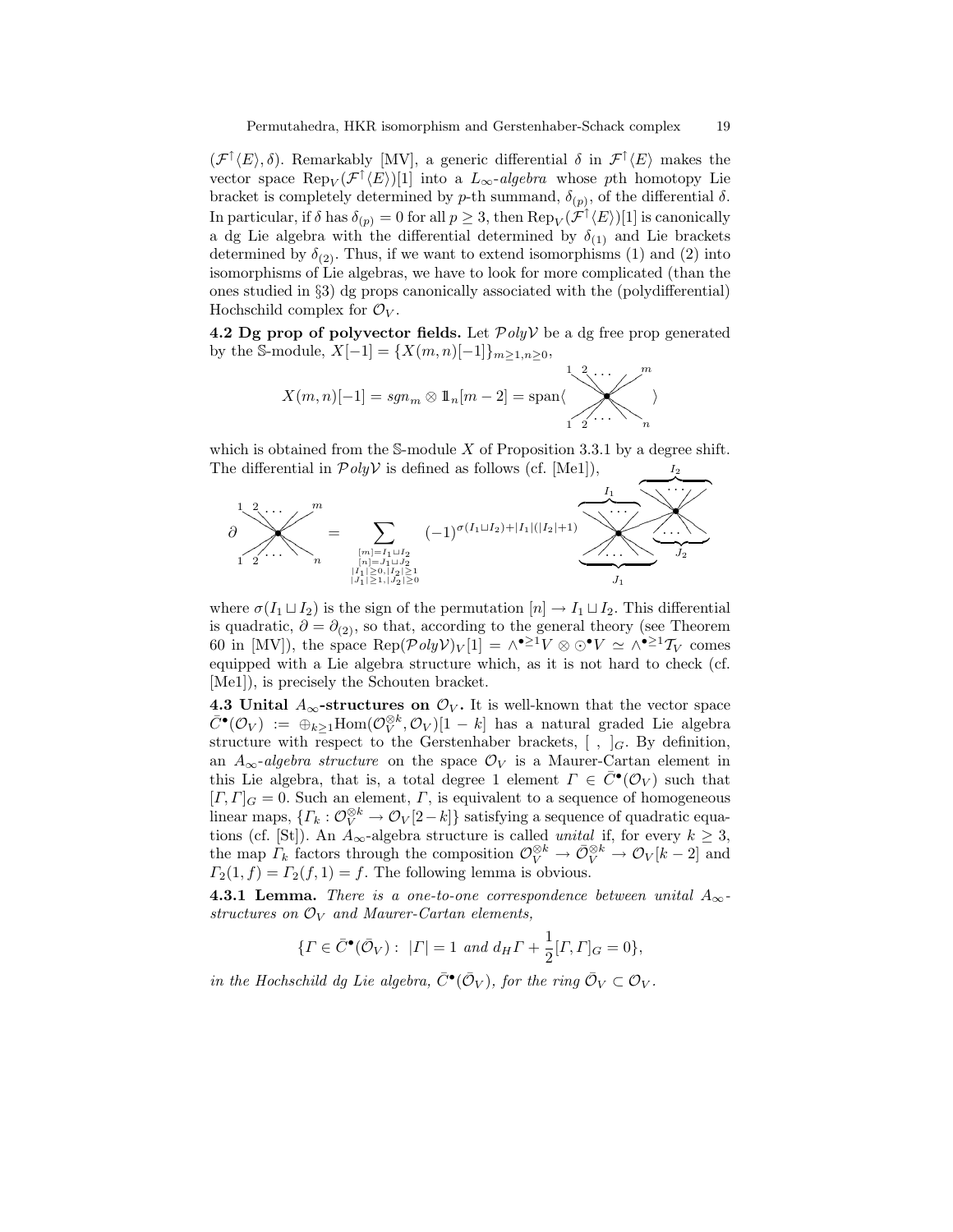4.4 Dg prop of unital  $A_{\infty}$ -structures. Consider a dg free prop,  $(\mathcal{D}efQ, d)$ , generated by corollas (16) (to which we assign now degree  $2-k$ ) and equipped with the differential given by  $3$  (cf. [Me2])

d + + + + % % %% ... ... + + + + % % %% ... + + + + % % %% ... ... + + + + % % % % ... ... - - - & & & # # # I<sup>1</sup> I<sup>i</sup> Ii+1 I<sup>k</sup> 1 2 3 . . . <sup>n</sup> = X k i=1 (−1)i+1 + + + + % % %% ... ... 6 6 6 6 - - - % % % %... ... ... + + + + % % % % ... ... - - - & & & # # # I<sup>1</sup> Iit Ii+1 I<sup>k</sup> 1 2 3 . . . <sup>n</sup> + X p+q=k+1 p≥1,q≥0 Xp−1 i=0 X Ii+1=I 0 <sup>i</sup>+1t<sup>I</sup> 00 i+1 ....................... Ii+q=I 0 i+q tI 00 i+q X [n]=J1tJ2 s≥0 (−1)(p+1)q+i(q−1) <sup>1</sup> s! + + + + % % % % ... ... + + + + % % % % ... MMMMMMM BBBBB HH... HHH... % % % % ... . . . . . . . . . - - - & & & # # # | {z } J<sup>1</sup> I<sup>1</sup> I<sup>i</sup> I 0 <sup>i</sup>+1 I 0 i+q uuuuuuuuuuu ... s + + + + % % % % ... · · · + + + + % % %% ... I 00 <sup>i</sup>+1 I 00 i+q ... \* \$ \$ | {z } J<sup>2</sup> + + + + % % % % ... ... + + + + % % % % ... Ii+q+1 I<sup>k</sup> (18)

It was shown in [Me2] that there is a one-to-one correspondence between degree 0 representations of the dg prop  $(\mathcal{D}efQ, d)$  in a dg vector space V and Maurer-Cartan elements in the Hochschild dg Lie algebra  $(\bar{C}^{\bullet}(\bar{\mathcal{O}}_V), [~,~]_G, d_H),$ i.e. with unital  $A_{\infty}$ -structures on  $\mathcal{O}_V$ . Put another way, the dg Lie algebra induced on  $\text{Rep}_V(\mathcal{D}\text{ef}\mathcal{Q})[1]$  from the above differential d is precisely the Hochschild dg Lie algebra.

Consider now a filtration,  $F_{-p} := \{ \text{span}\langle G \rangle : \text{number of vertices in } G \geq$ p}, of the complex  $(\mathcal{D}efQ, d)$ . It is clear that 0-th term,  $(E_0, \delta)$ , of the associated spectral sequence,  $\{E_r, d_r\}_{r>1}$ , isomorphic (modulo an inessential shift of degree) to the prop  $(\mathcal{D}, \delta)$  introduced in §3.3 so that, by Proposition 3.3.1, we conclude that  $E_1 = H(E_0)$  is isomorphic as a free prop to  $\mathcal{P}oly\mathcal{V}$  whose shifted representation space,  $\text{Rep}_V(\mathcal{P}oly\mathcal{V})[1]$ , is  $H(\bar{C}^{\bullet}(\bar{\mathcal{O}}_V)) = \wedge^{\bullet \geq 1} \mathcal{T}_V$ . The Lie algebra structure on  $H(\bar{C}^{\bullet}(\bar{\mathcal{O}}_V))$  induced from the Gerstenhaber brackets on  $\overline{C}^{\bullet}(\overline{\mathcal{O}}_V)$  is then given by the differential,  $d_1$ , induced on the next term of the spectral sequence,  $E_1 = \mathcal{P}oly\mathcal{V}$ , from the differential d in  $\mathcal{D}efQ$ . A direct inspection of formula (18) implies that  $d_1$  is precisely  $\partial$  which in turn implies by §4.2 that the induced Lie algebra structure on  $H(\bar{C}^{\bullet}(\bar{\mathcal{O}}_V))$  is indeed given by Schouten brackets. It is worth noting in conclusion that  $L_{\infty}$ -morphisms (in the sense of Kontsevich [Ko] between dg Lie algebras  $\bar{C}^{\bullet}(\bar{\mathcal{O}}_V)$  and  $\wedge^{\bullet\geq 1} \tilde{T}_V$ can be equivalently understood as morphisms of dg props,  $\overline{\mathcal{D}efQ} \to \mathcal{P}oly\mathcal{V}^{\circ}$ , where  $\mathcal{P}olyV^{\circlearrowright}$  is the wheeled completion of the prop of polyvector fields (by definition,  $\mathcal{P}olyV^{\circ}$  is the smallest wheeled prop containing  $\mathcal{P}olyV$  as a subspace). This point of view on quantizations was discussed in more detail in [Me2, Me3].

Acknowledgement. The author is grateful to an anonymous referee for useful comments.

<sup>3</sup>We have to assume that  $\mathcal{D}efQ$  is completed with respect to the genus filtration.